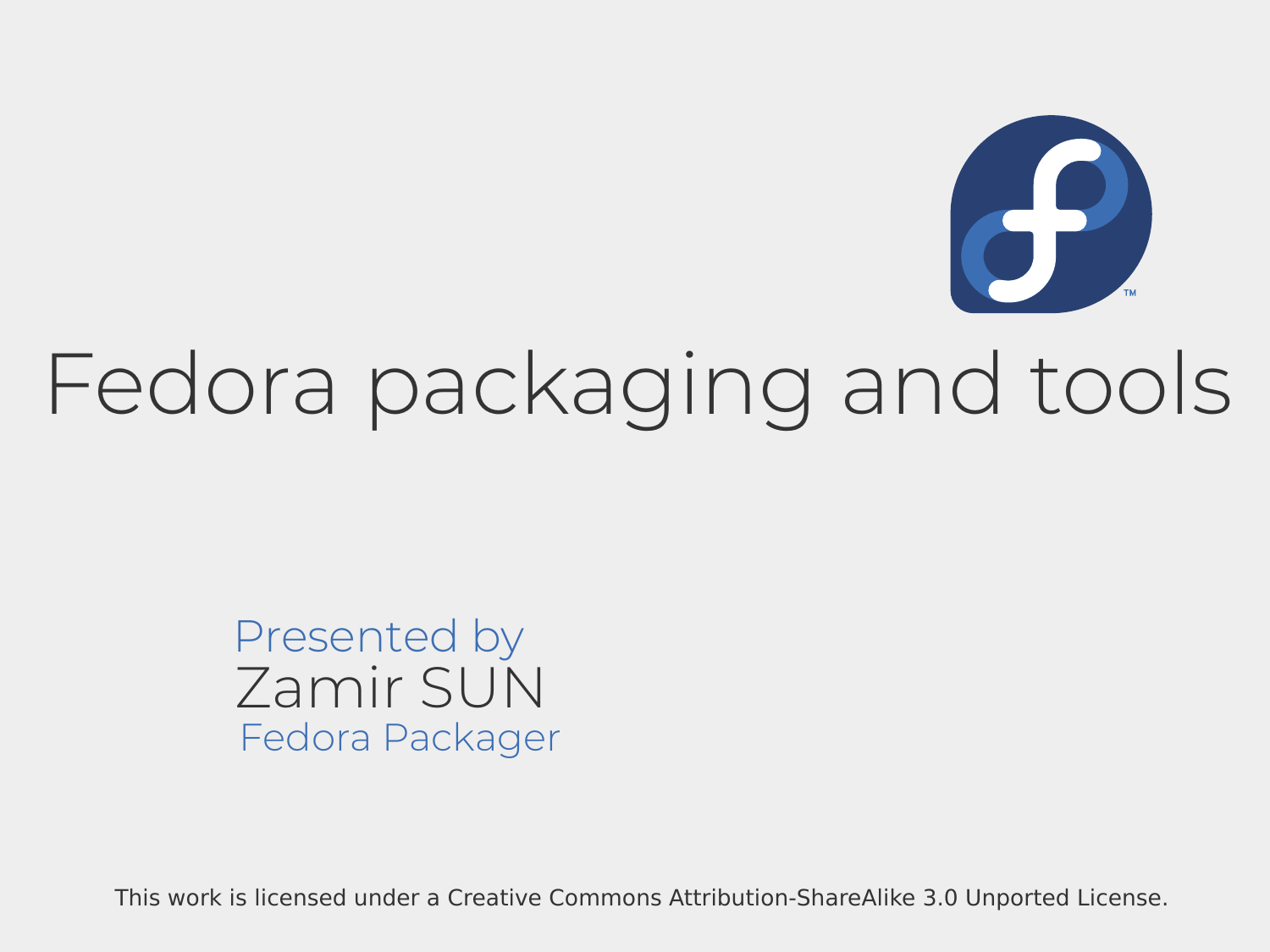#### About me

- **Fedora Packager**
- Fedora Ambassador
- **Package maintainer for Fedora Zhongwen** User Group Repo

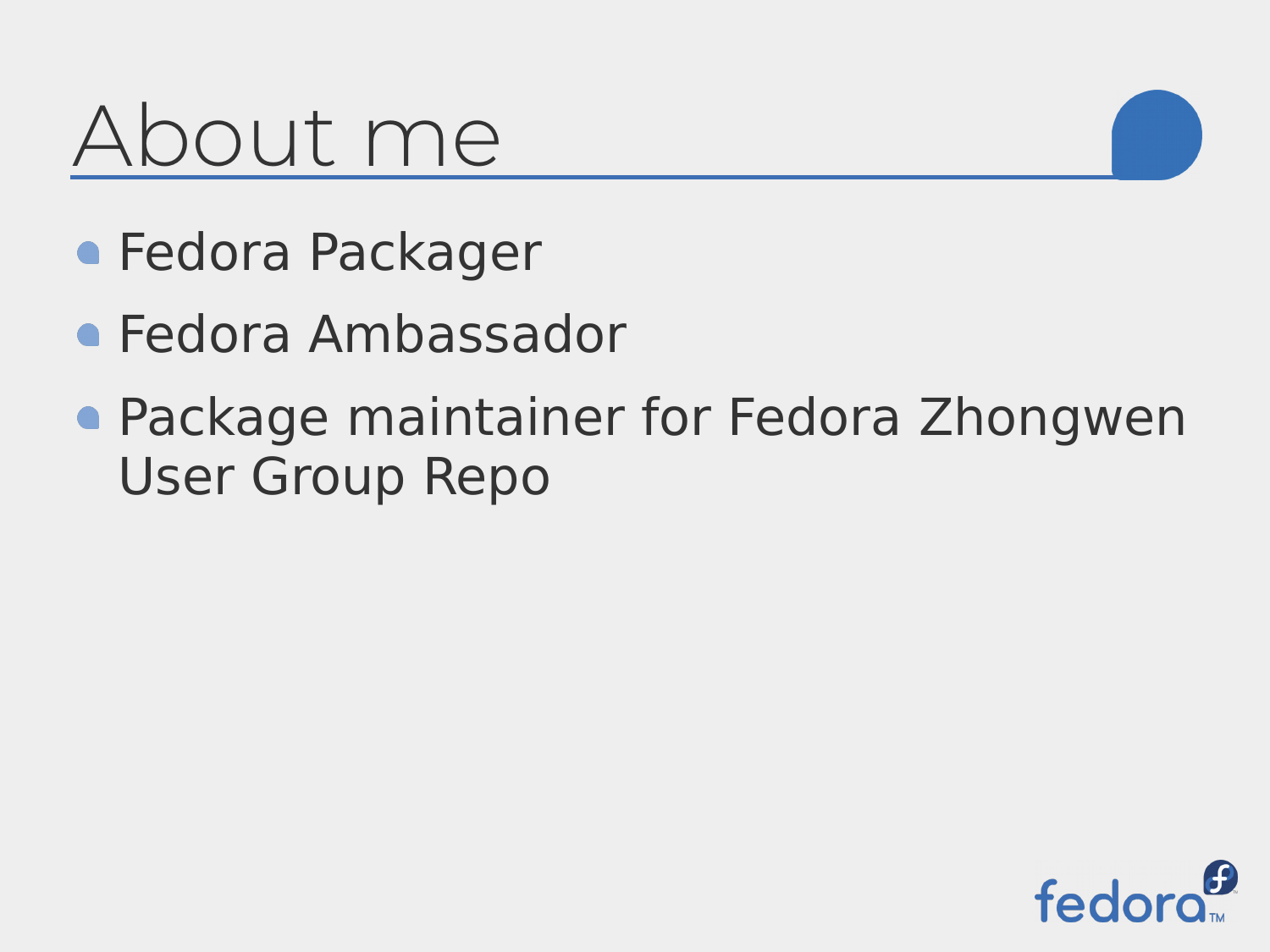### Today's Topics

- **Brief introduction for RPM packaging**
- **Fedora packaging guideline and tricks**
- Tools and infrastructure
- **. How a package get into Fedora**

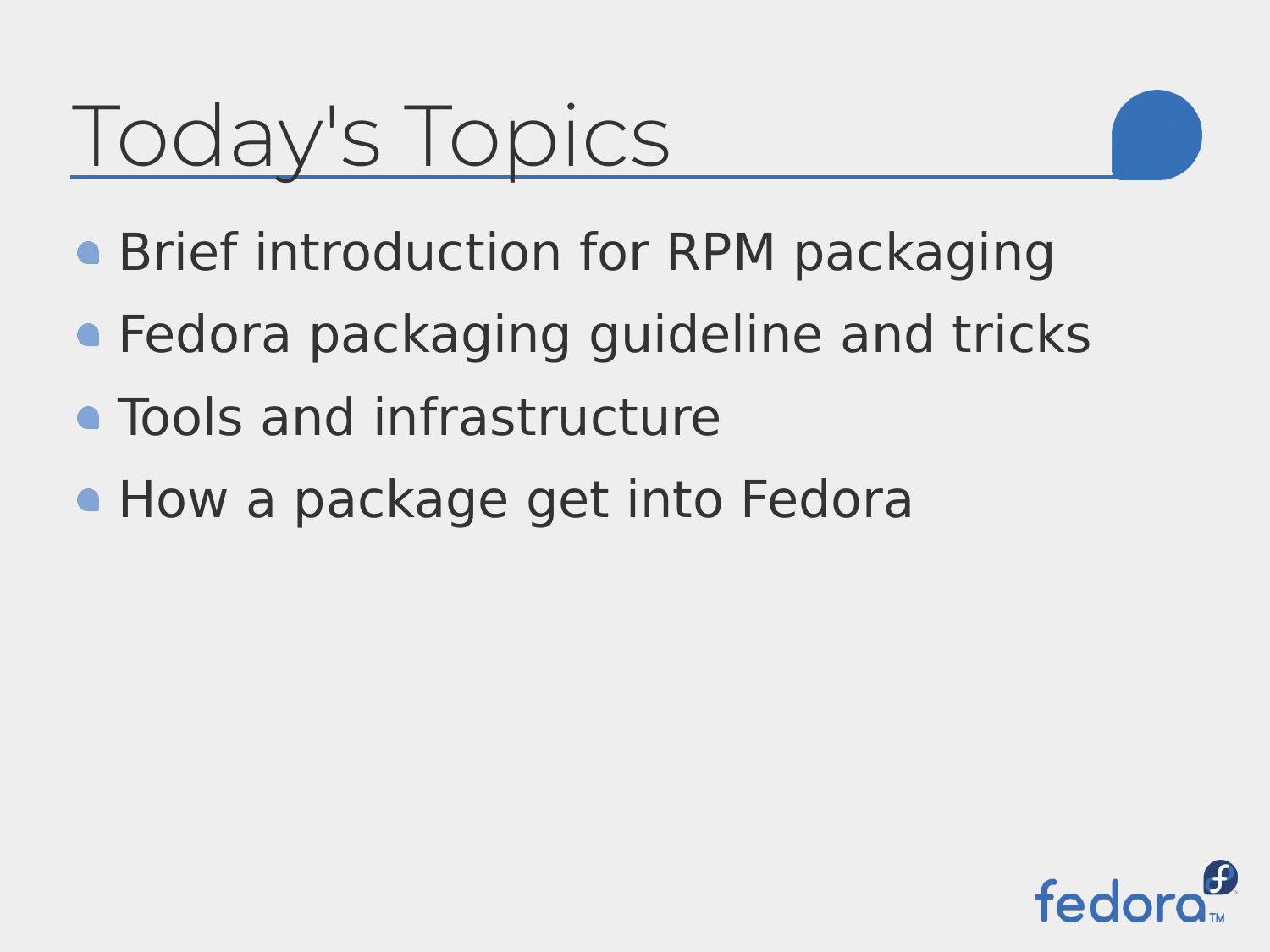# Brief Introduction for RPM Packaging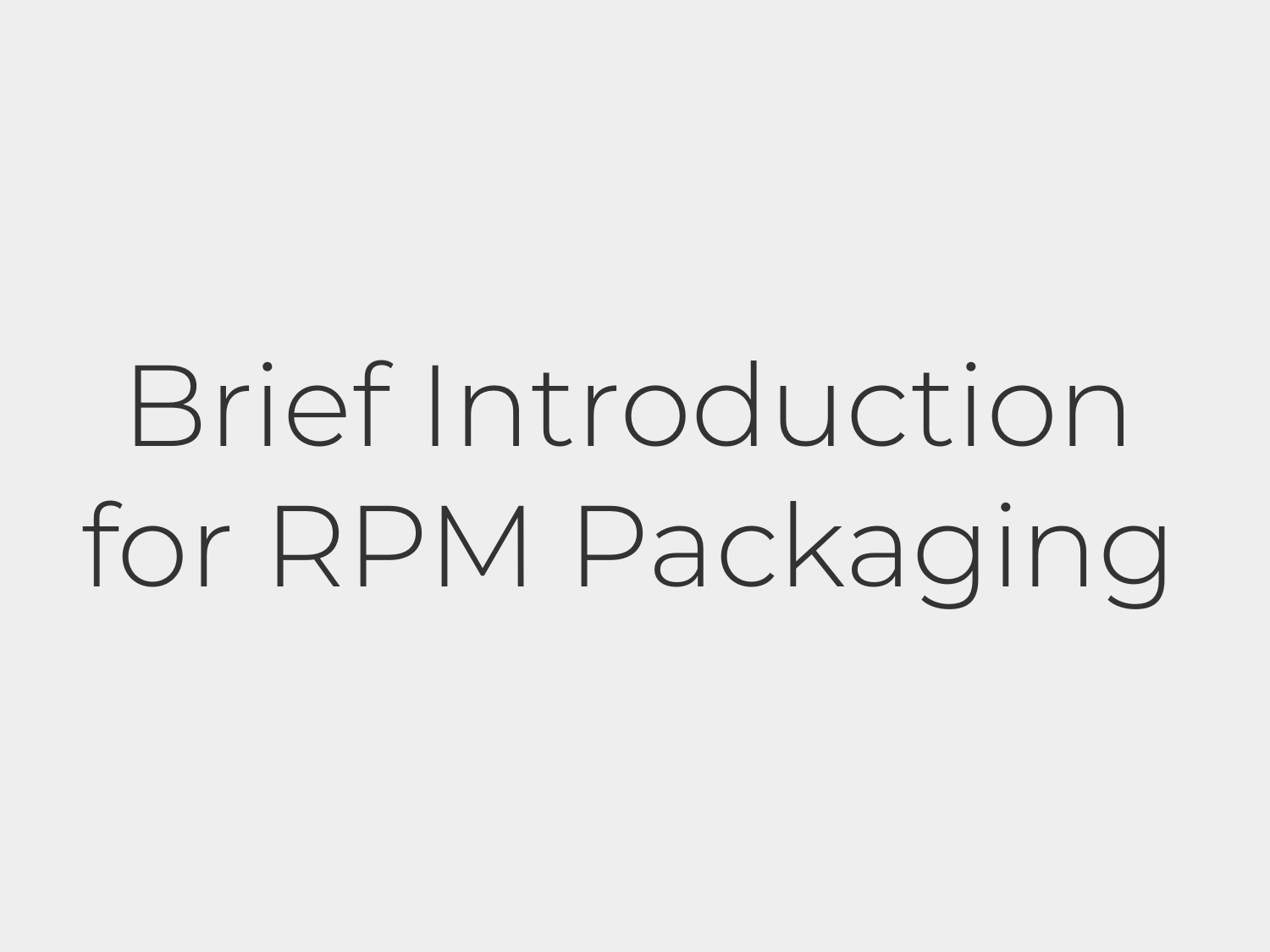#### Brief intro for RPM packaging

- RPM development tooling
	- **At least rpmdevtools and rpmbuild**
- Compilers, of course
- Source tarball, SPEC file
- patches (if needed)

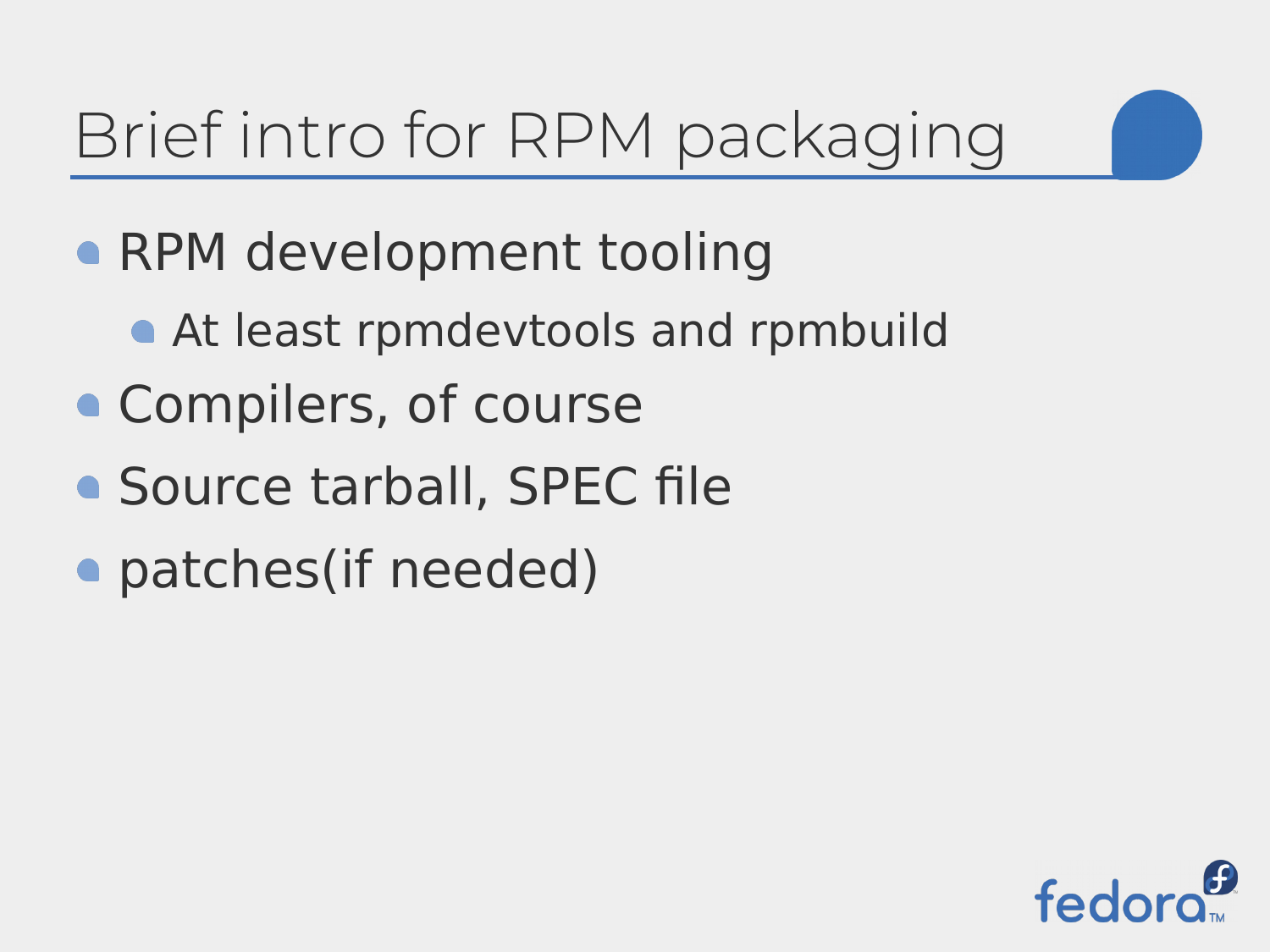#### Brief intro for RPM packaging

- $\bullet$  \$ tree -L 1 ~/rpmbuild
- /home/zsun/rpmbuild
- $\bullet$   $\rightarrow$  BUILD # where source code builds
- $\rightarrow$  BUILDROOT # %install copy file here
- $\leftarrow$  RPMS
- FSOURCES
- $\bullet \leftarrow$  SPECS
- LUSRPMS

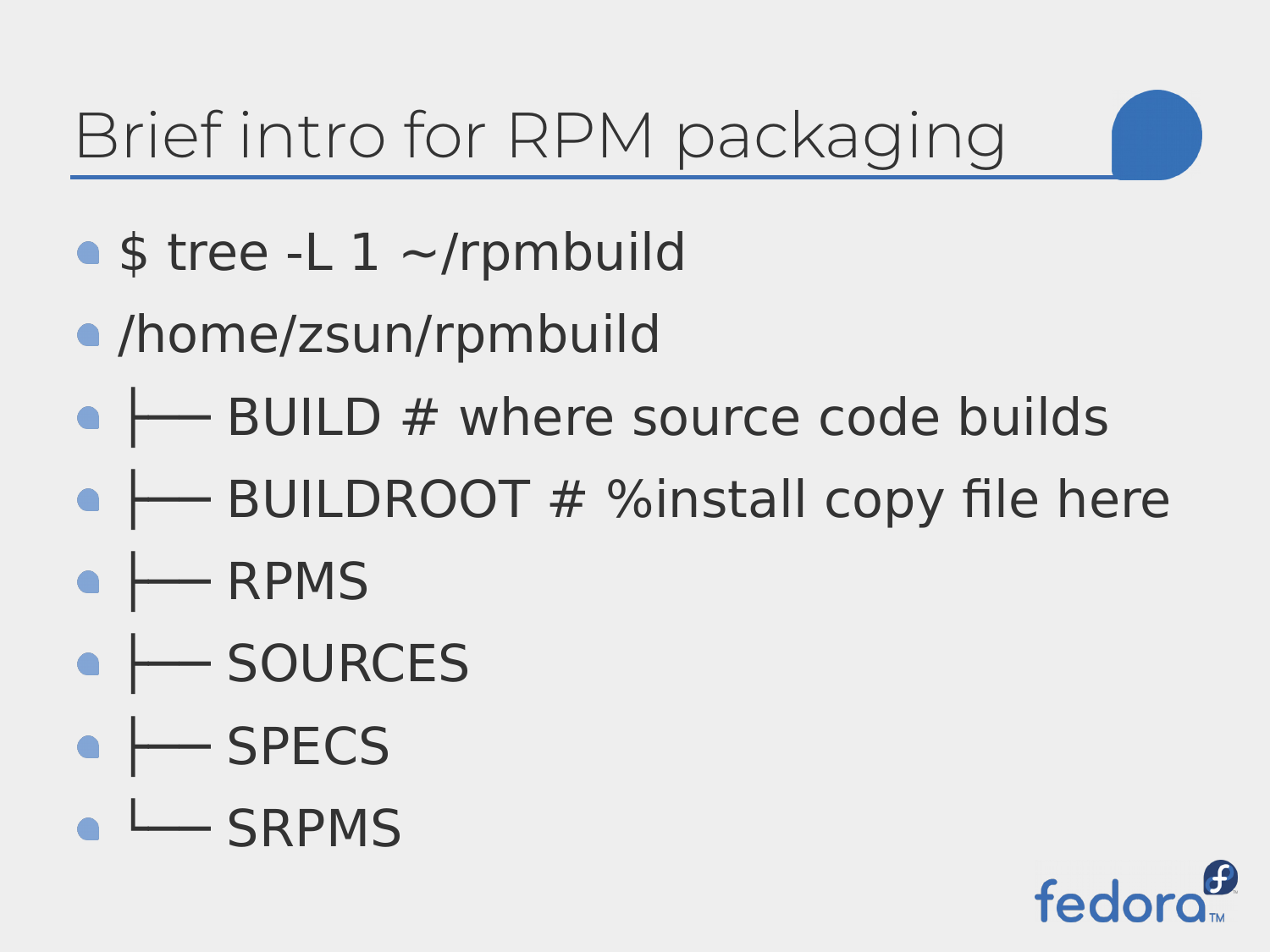- %global icondir %{\_datadir}/icons/hicolor
- Name: danmaq
- **•** Version: 0.2.3.1
- Release: 3%{?dist}
- **Summary:** A small Qt program to play danmaku on any screen
- **Calicense: GPLv3**
- URL: https://github.com/TUNA/danmaQ
- Source0: %{url}/archive/v%{version}/danmaQ-v% {version}.tar.gz
- BuildRequires: qt5-qtx11extras-devel qt5-qtbase-devel qt5 devel cmake desktop-file-utils fedo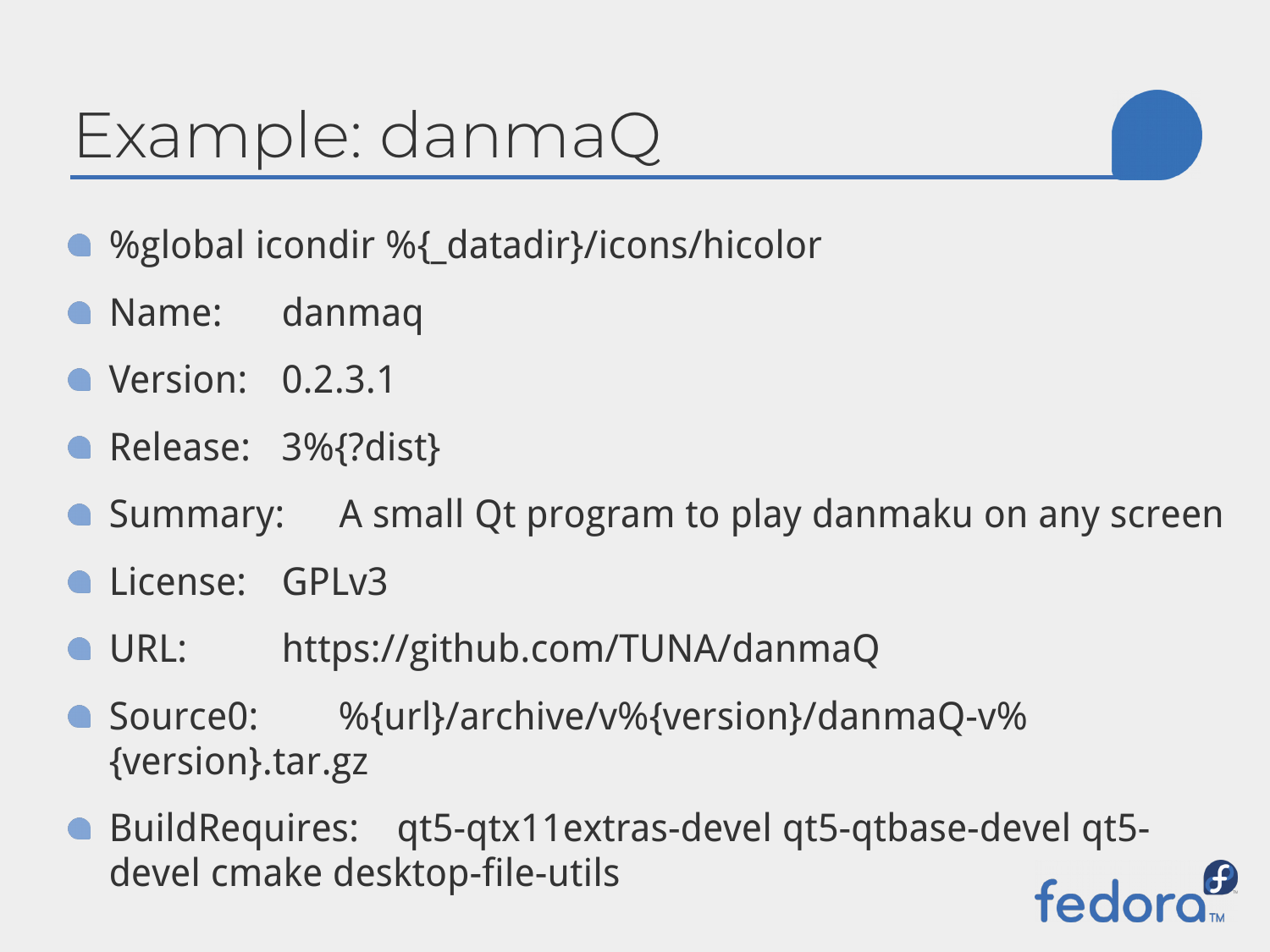- **%description**
- DanmaQ is a small client side Qt program to play danmaku on any screen.
- %prep
- %setup -q -n danmaQ-%{version}
- **•** %build
- **n**kdir build && cd build
- %cmake ..
- **•** make

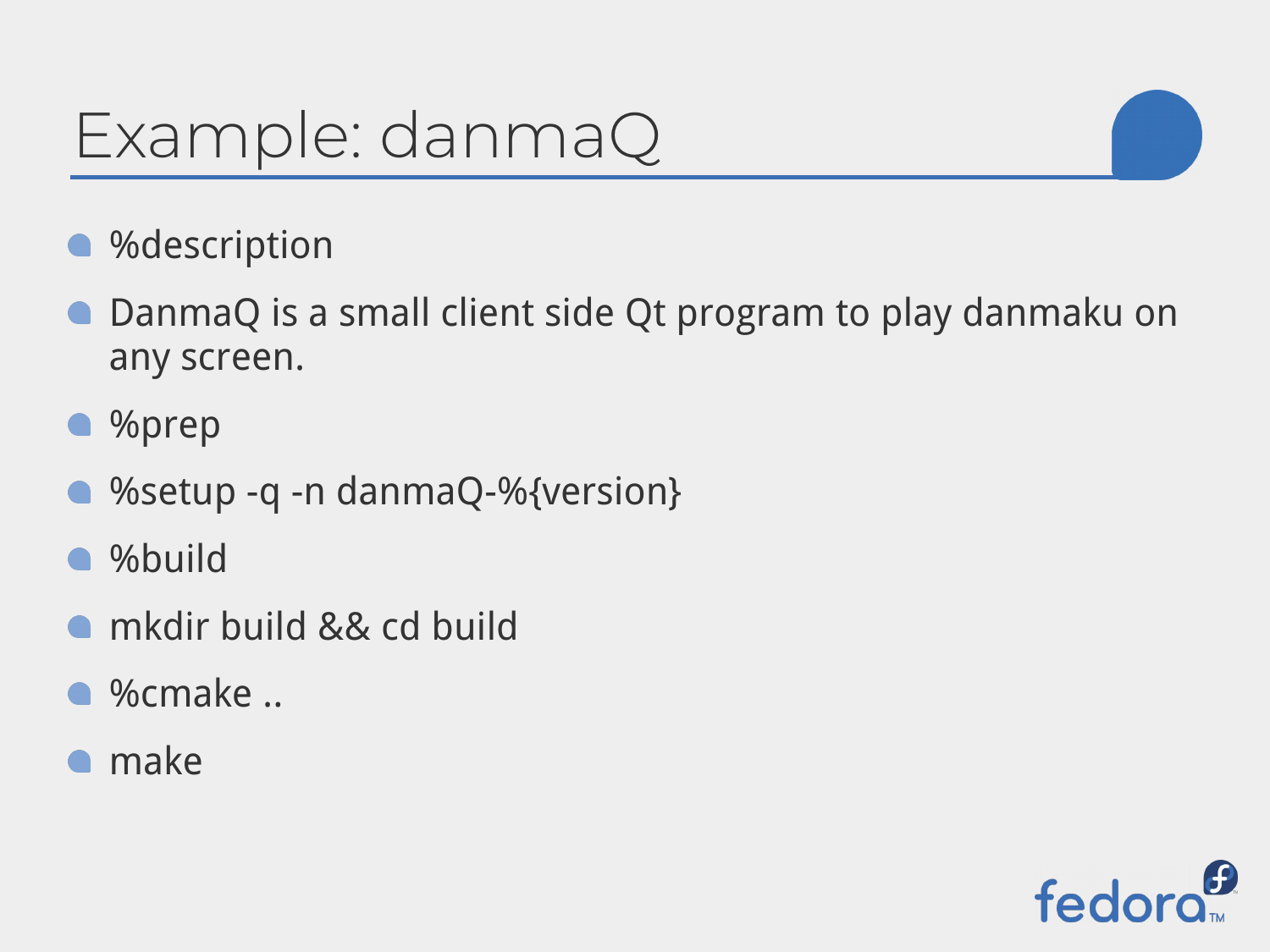- %install
- $\bullet$  # install
- **o** pushd build
- %make\_install
- install -Dm0644 src/resource/danmaQ.desktop %{buildroot}% {\_datadir}/applications/danmaQ.desktop
- install -Dm0644 src/resource/danmaQ.png %{buildroot}% {\_datadir}/pixmaps/danmaQ.png
- $\bullet$  # <snip>

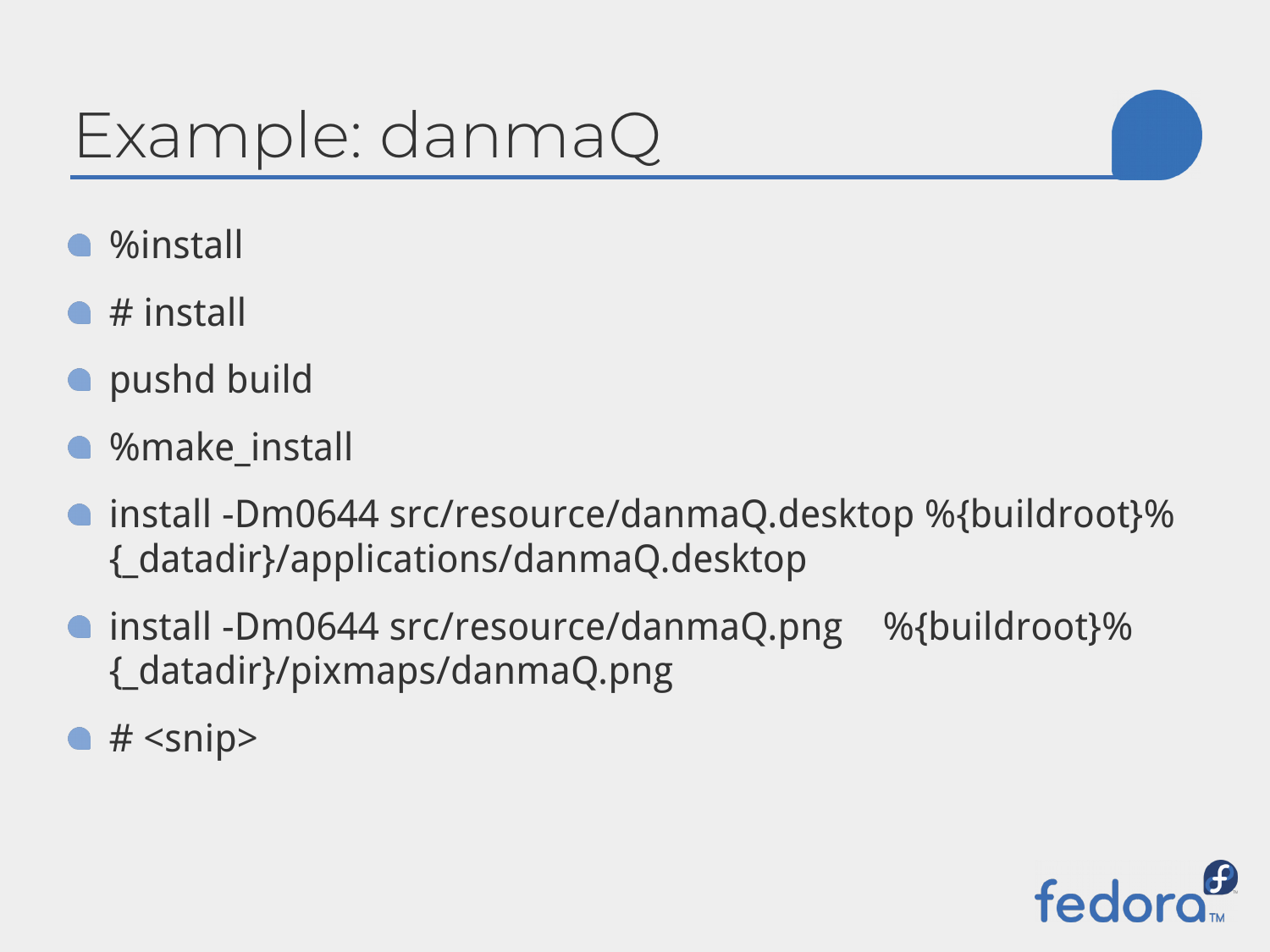- %check
- desktop-file-validate %{buildroot}% {\_datadir}/applications/danmaQ.desktop
- %post
- /bin/touch --no-create %{\_datadir}/icons/scalable &>/dev/null ||:
- %postun

fi

- if [ \$1 -eq 0 ]; then
- /bin/touch --no-create %{\_datadir}/icons/scalable &>/dev/null ||:
- /usr/bin/gtk-update-icon-cache %{\_datadir}/icons/scalable &>/dev/null ||:

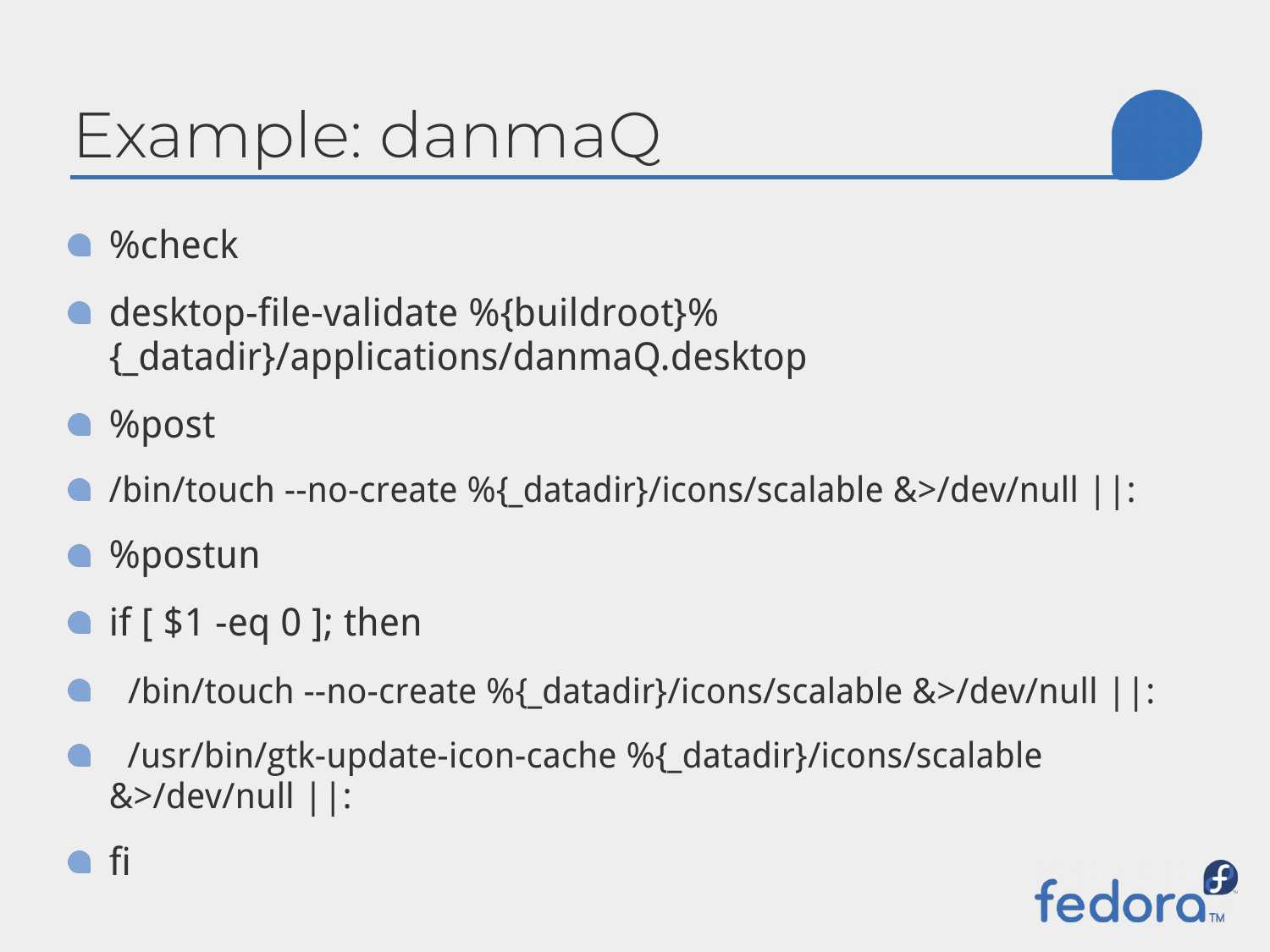- **%posttrans**
- /usr/bin/gtk-update-icon-cache %{\_datadir}/icons/scalable &>/dev/null ||:
- %files
- %doc README.md
- **%license LICENSE**
- %{ bindir}/danmaQ
- %{\_mandir}/man1/danmaQ.1.gz
- %{\_datadir}/pixmaps/\*
- %{\_datadir}/icons/hicolor/\*/apps/\*
- $\bullet$  %{\_datadir}/applications/danmaQ.desktop

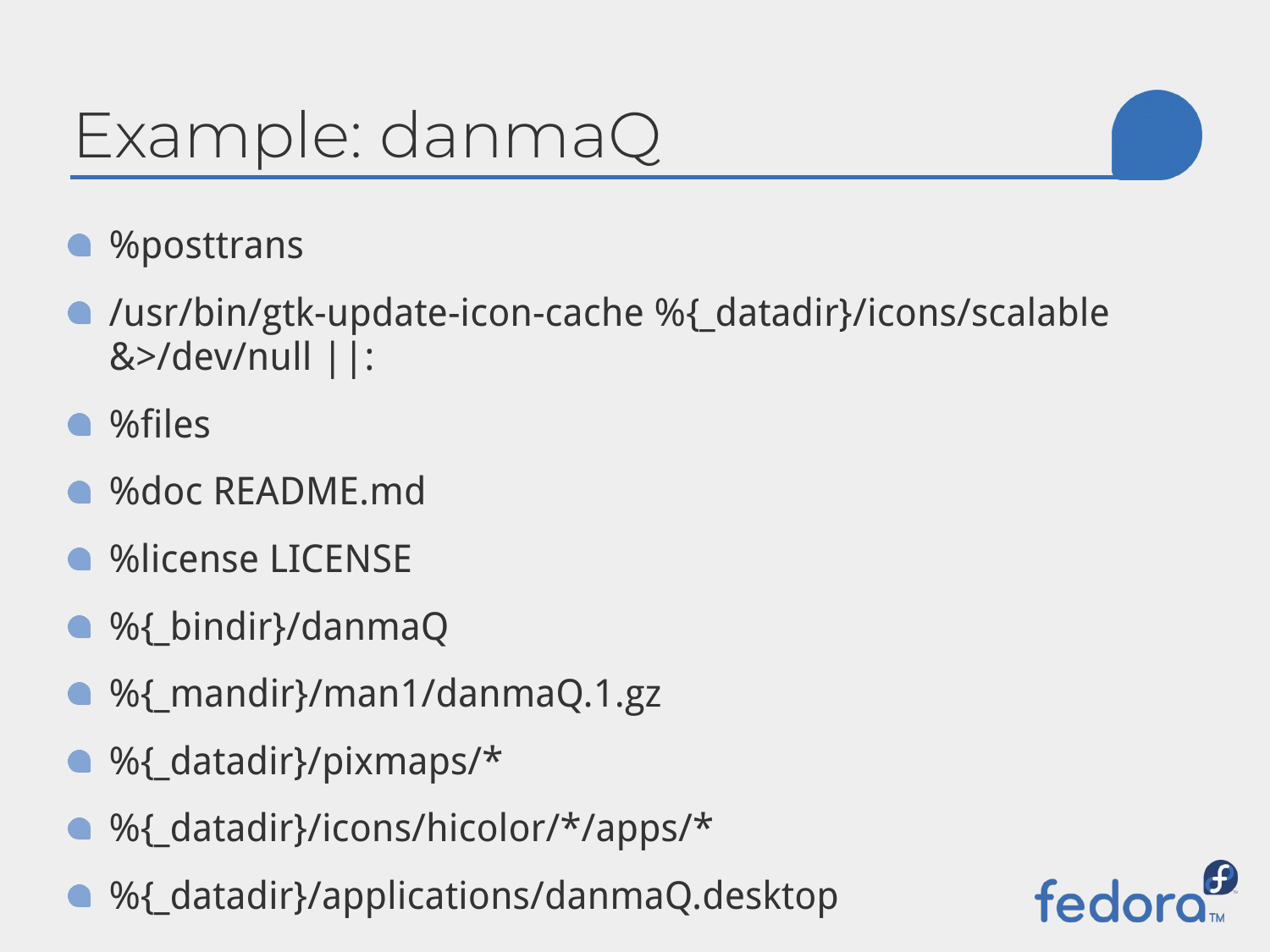

- \* Wed Feb 07 2018 Fedora Release Engineering <releng@fedoraproject.org> - 0.2.3.1-3
- **C** Rebuilt for https://fedoraproject.org/wiki/Fedora\_28\_Mass\_Rebuild

Ref: https://src.fedoraproject.org/rpms/danmaq

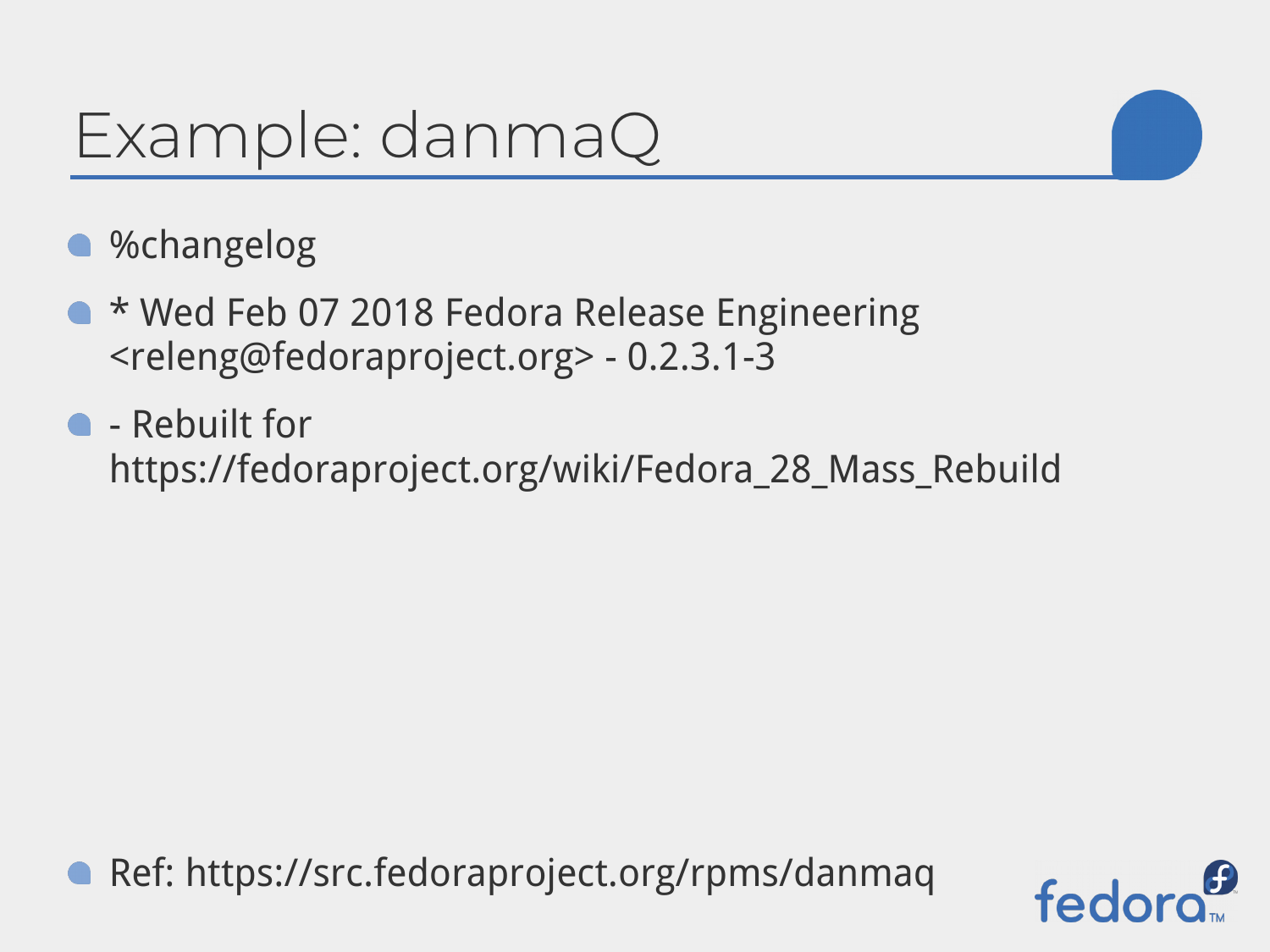## Fedora packaging guideline and tricks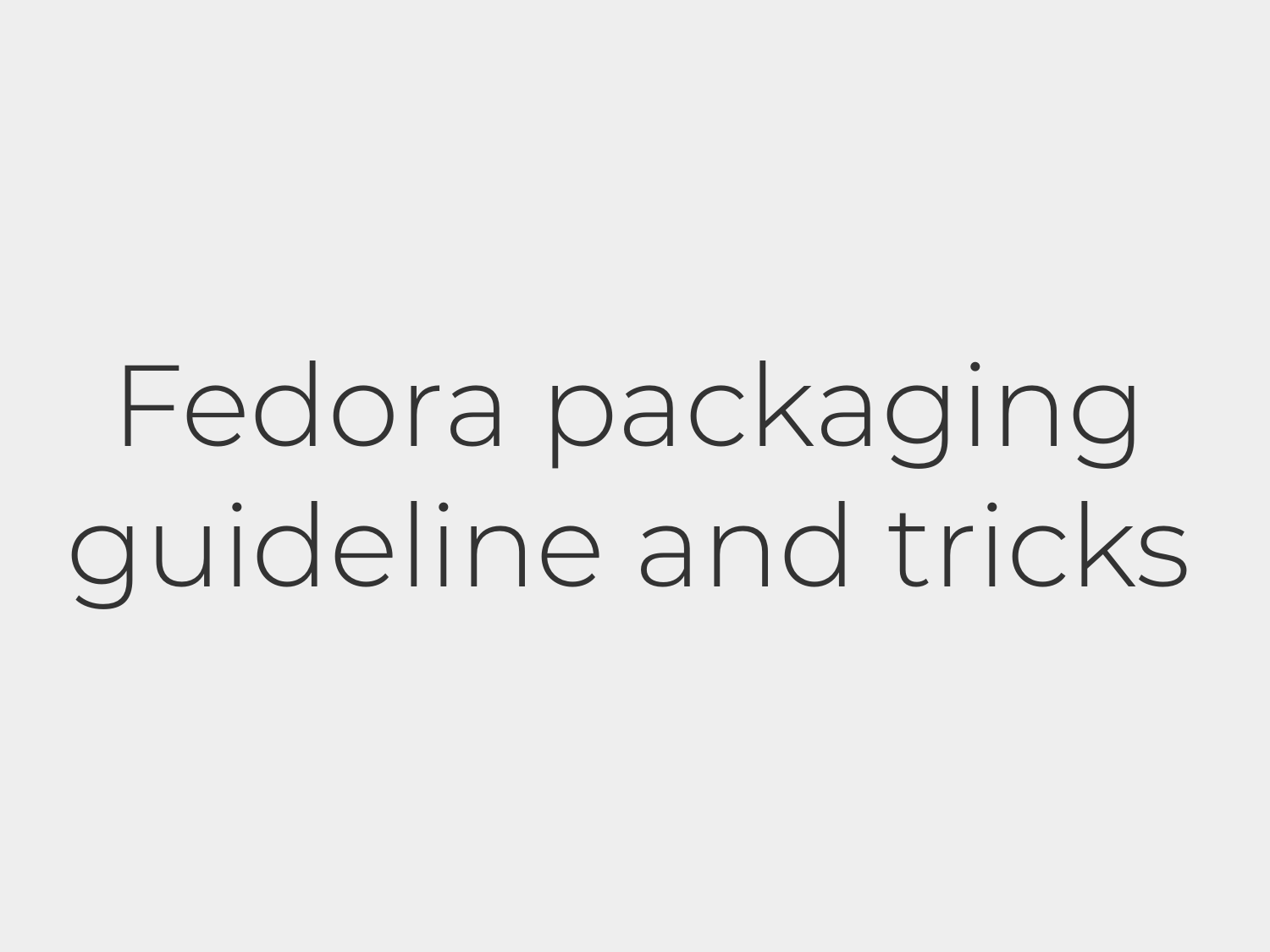## Packaging guidelines

- https://fedoraproject.org/wiki/Packaging:G uidelines
- Detailed information.
- Long but should read!
	- **Especially naming and versioning**

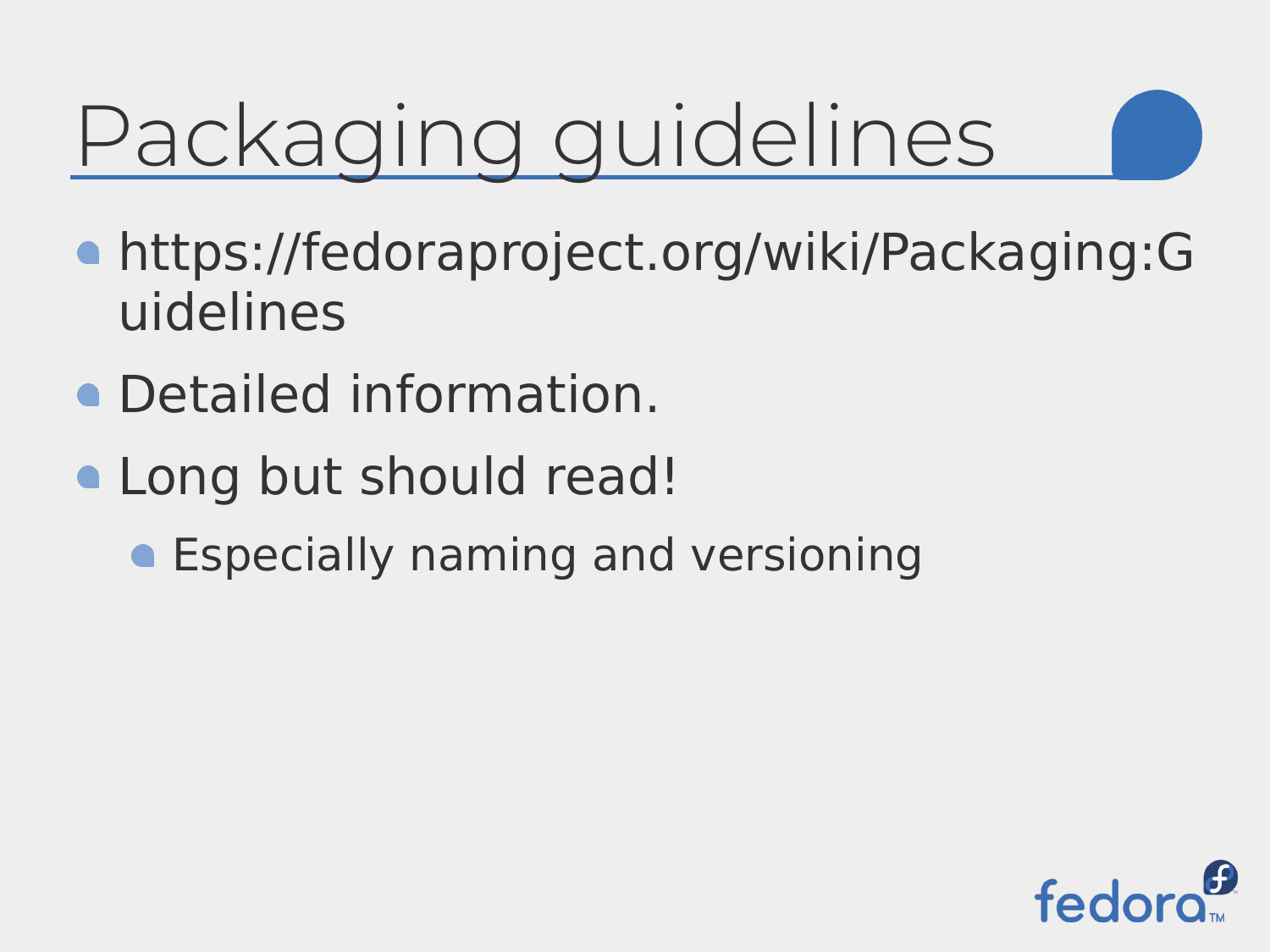#### Tricks



- **Forge-hosted projects can be easier** 
	- https://fedoraproject.org/wiki/Forgehosted projects packaging automation
	- **Simplify URL handling and %setup**

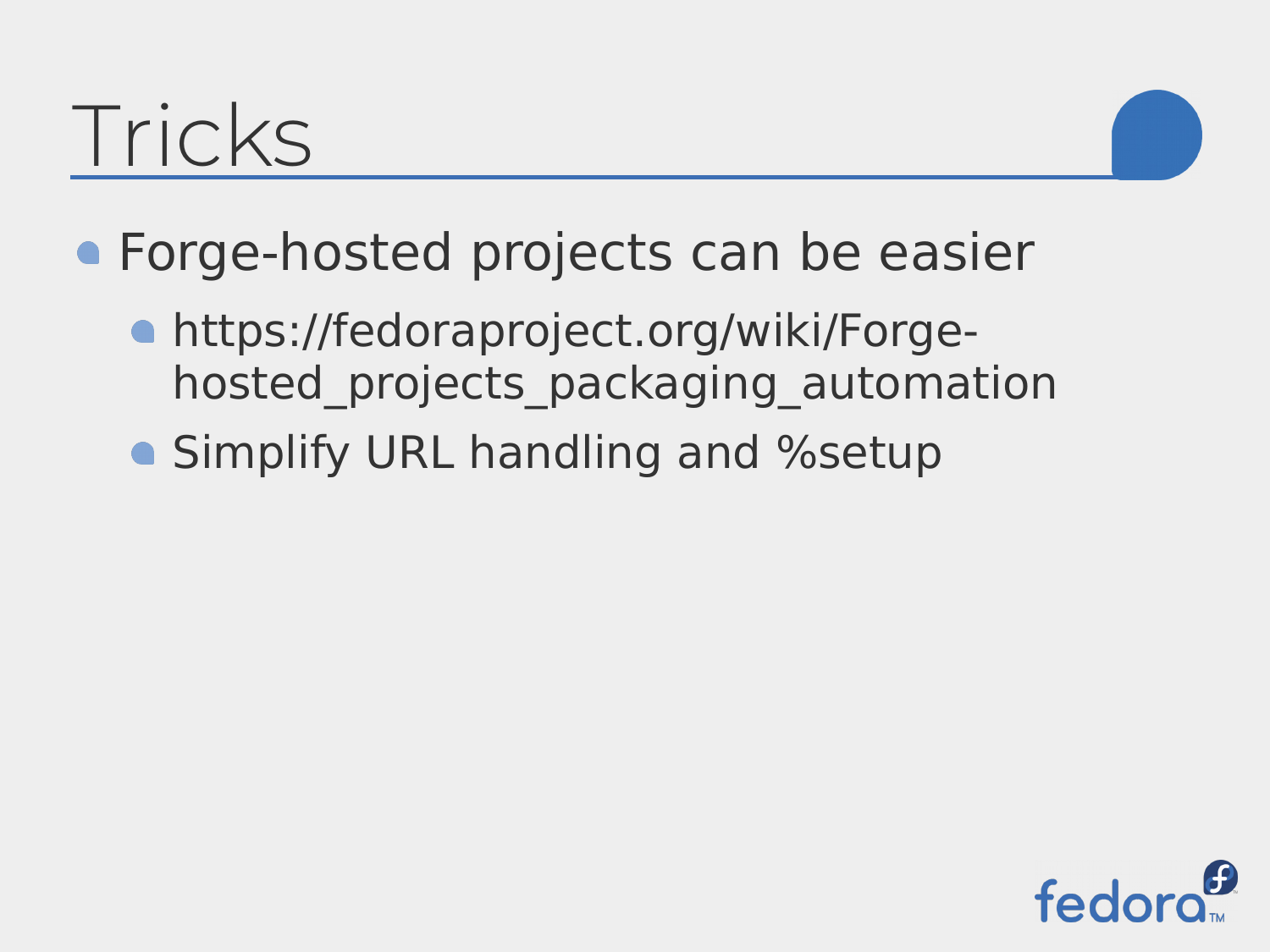#### Tricks



- %post local
- %systemd post %{name}-local@.service
- %preun local
- %systemd preun %{name}-local@.service
- %postun local
- %systemd postun with restart %{name}local@.service fed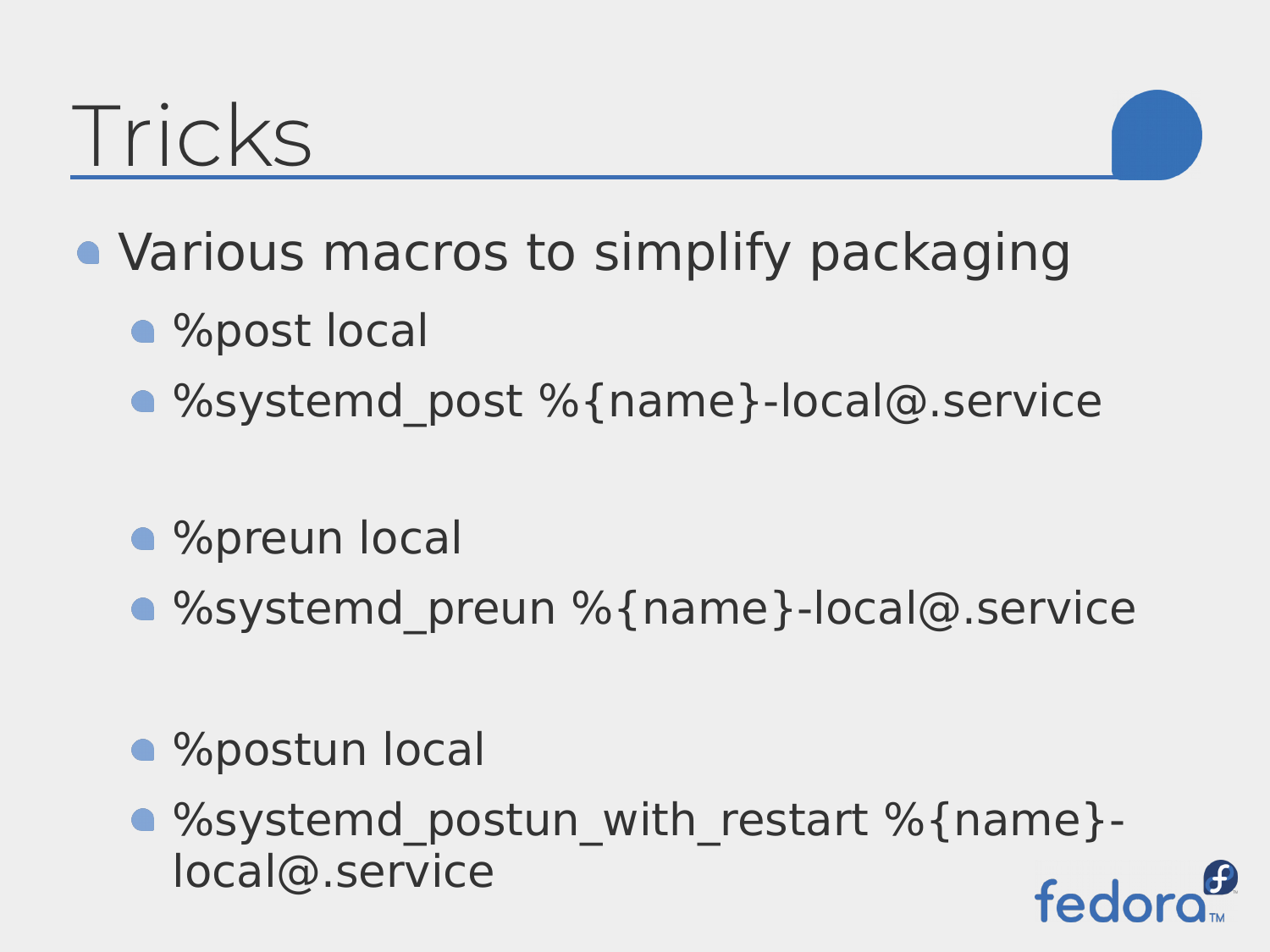## Tools and infrastructure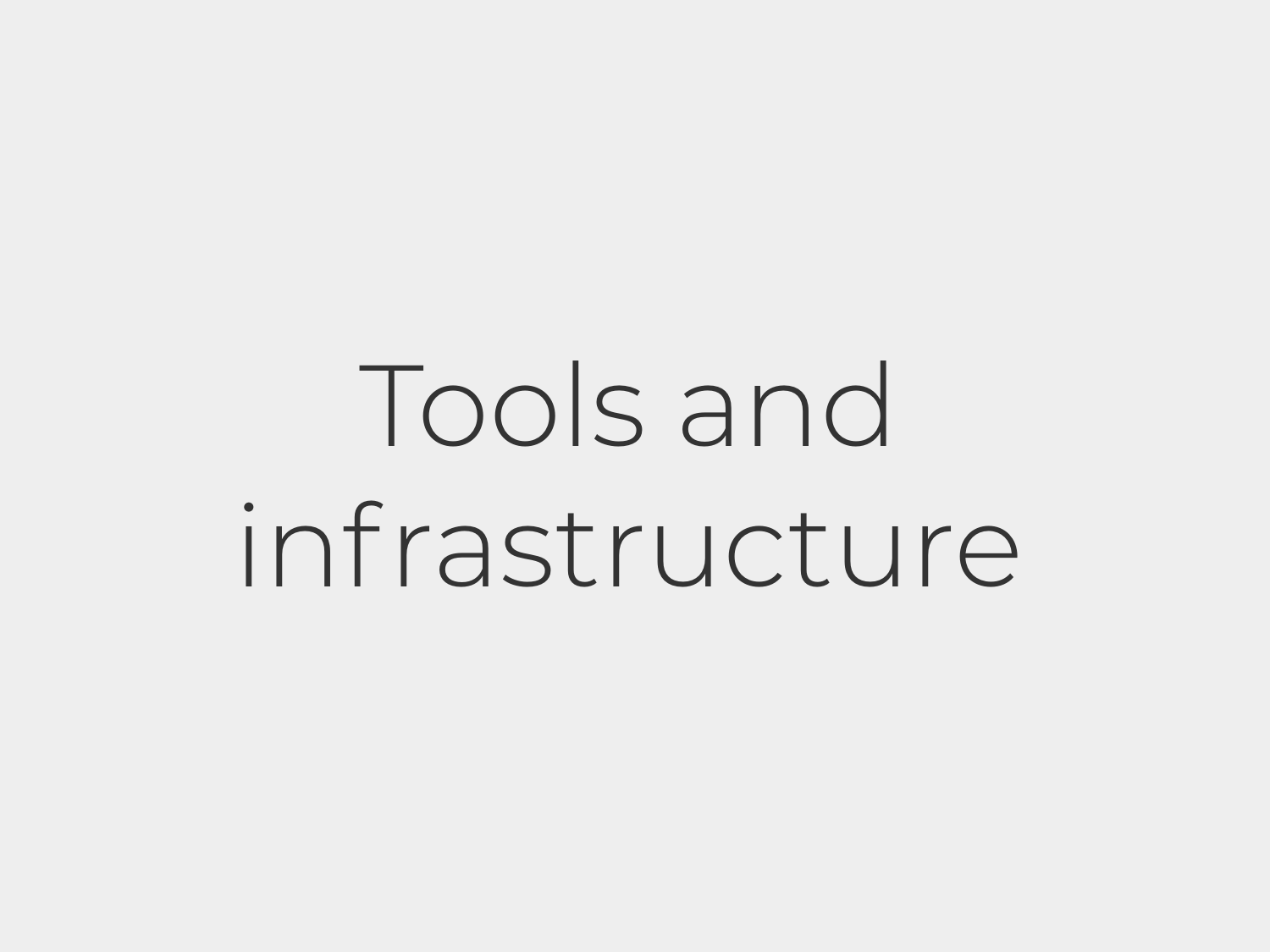### Packaging tools



- **•** rpmdevtools
	- A collection of commands for preparing rpm SPECs, directory structure etc.
- **•** spectool
	- **Download the source package for the given** SPEC file.

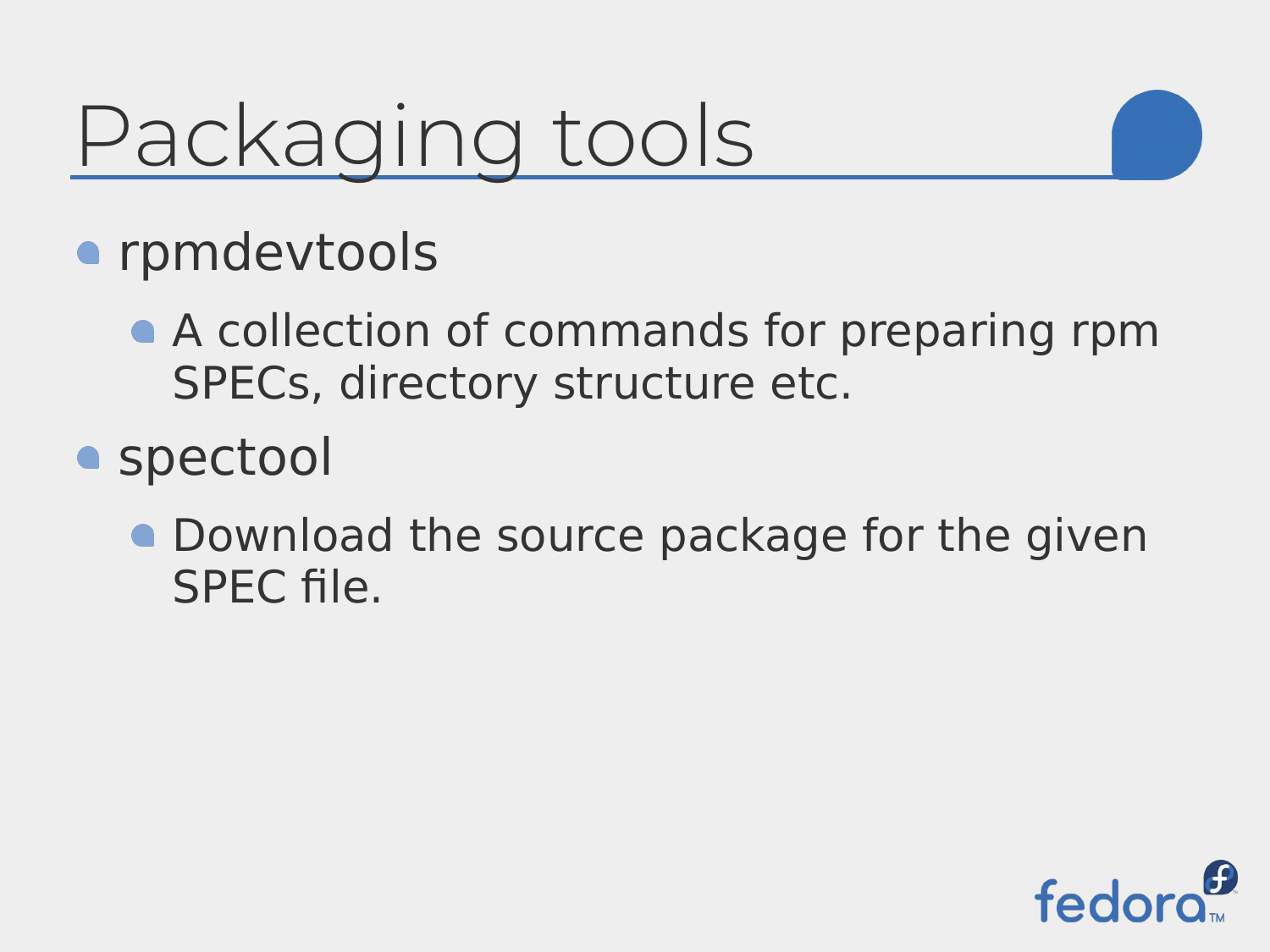### Packaging tools



- rpmbuild
	- **The main tool to build rpm package from** SPEC.
- mock
	- **build SRPMs in a chroot.**
- rpmlint
	- Check common problems in rpm packages, such as typo, improper usage of things

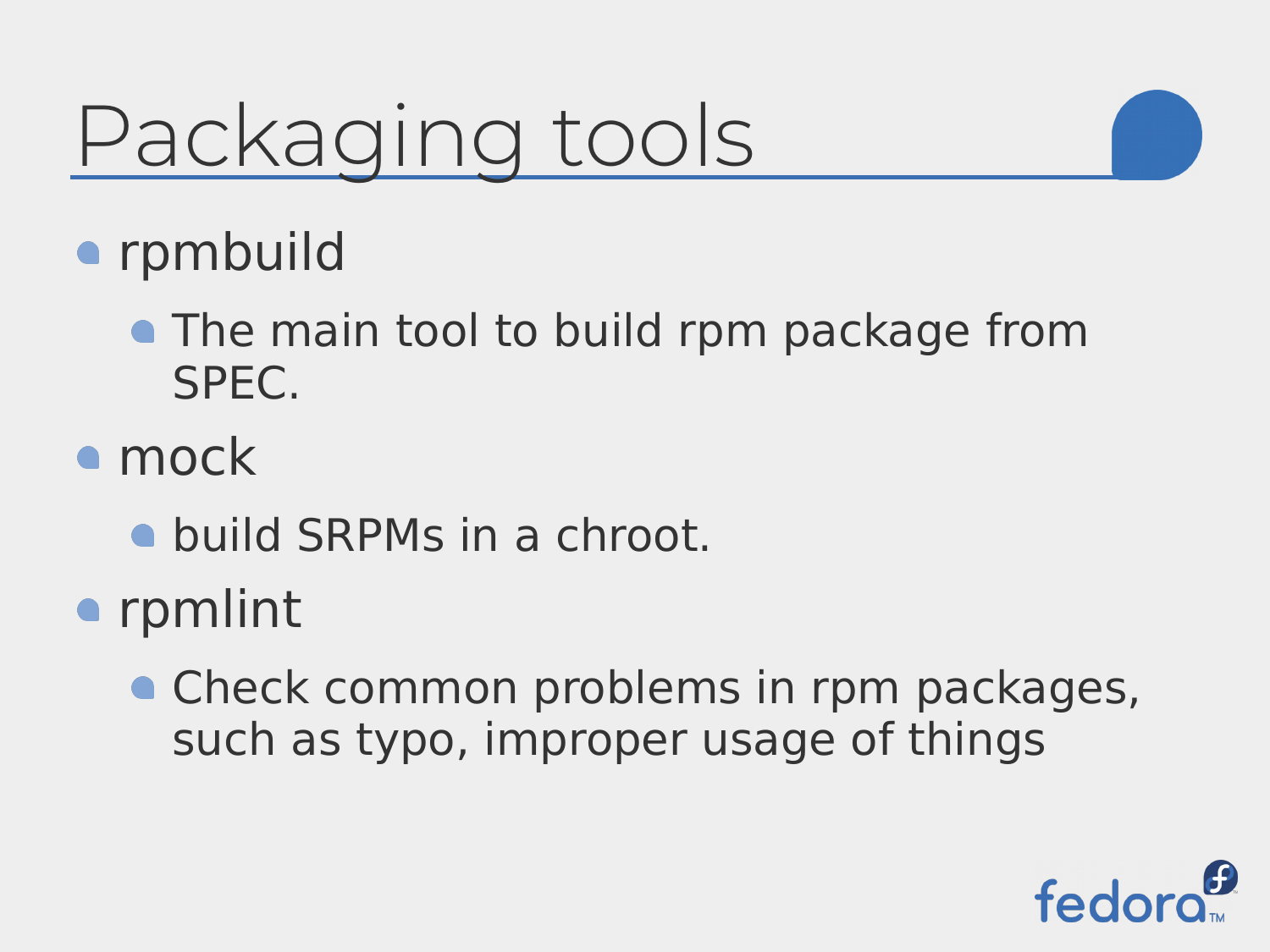### Packaging tools

- **ddiskit** 
	- **Tool for Red Hat Enterprise Linux Driver** Update Disk creation

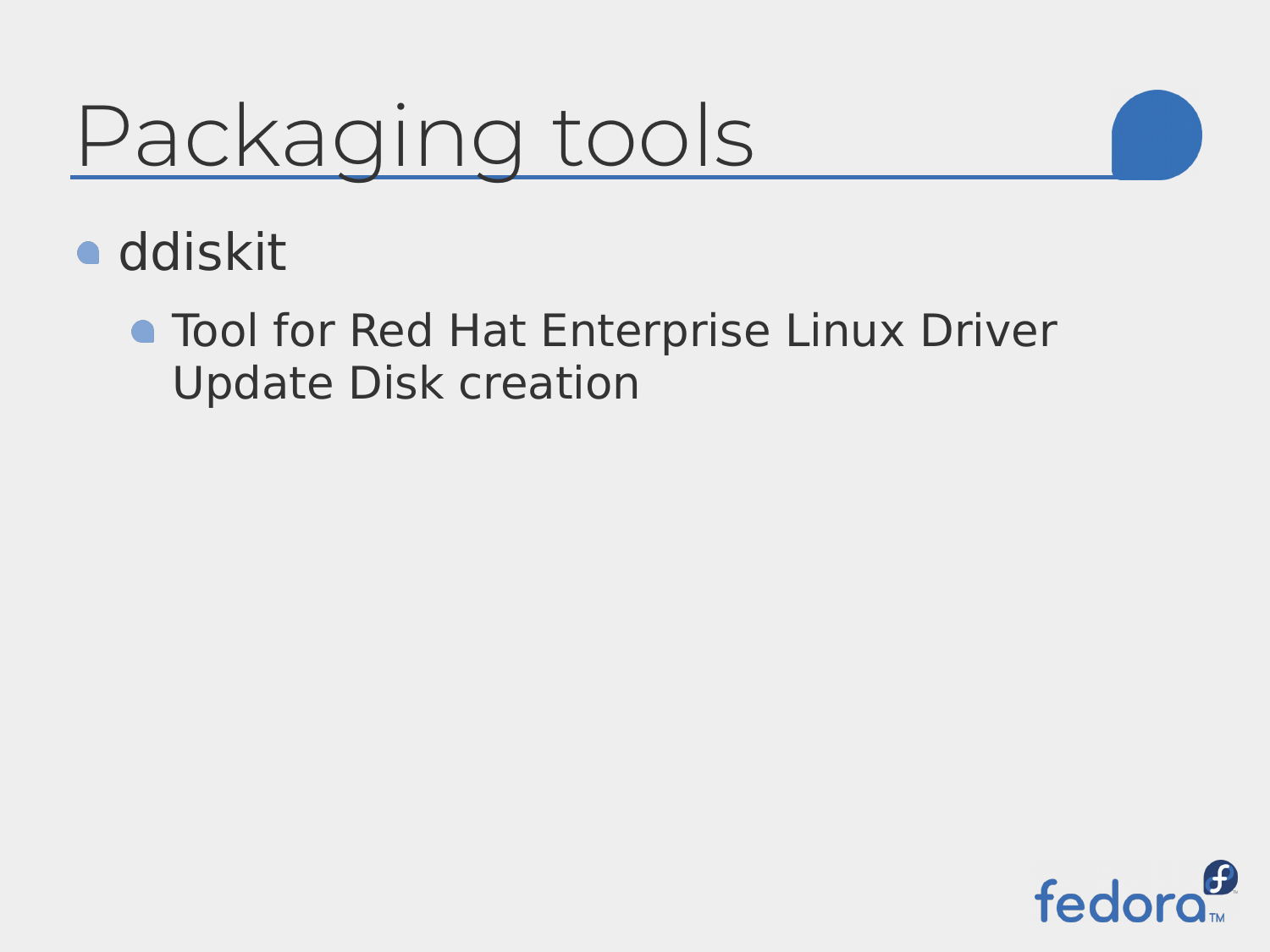#### **• Fedora Account System**

- **To register an account for all Fedora services** (currently except Red Hat Bugzilla)
- https://admin.fedoraproject.org/accounts
- **Dist Git** 
	- Where you can find spec files and Fedora specific patches
	- https://src.fedoraproject.org

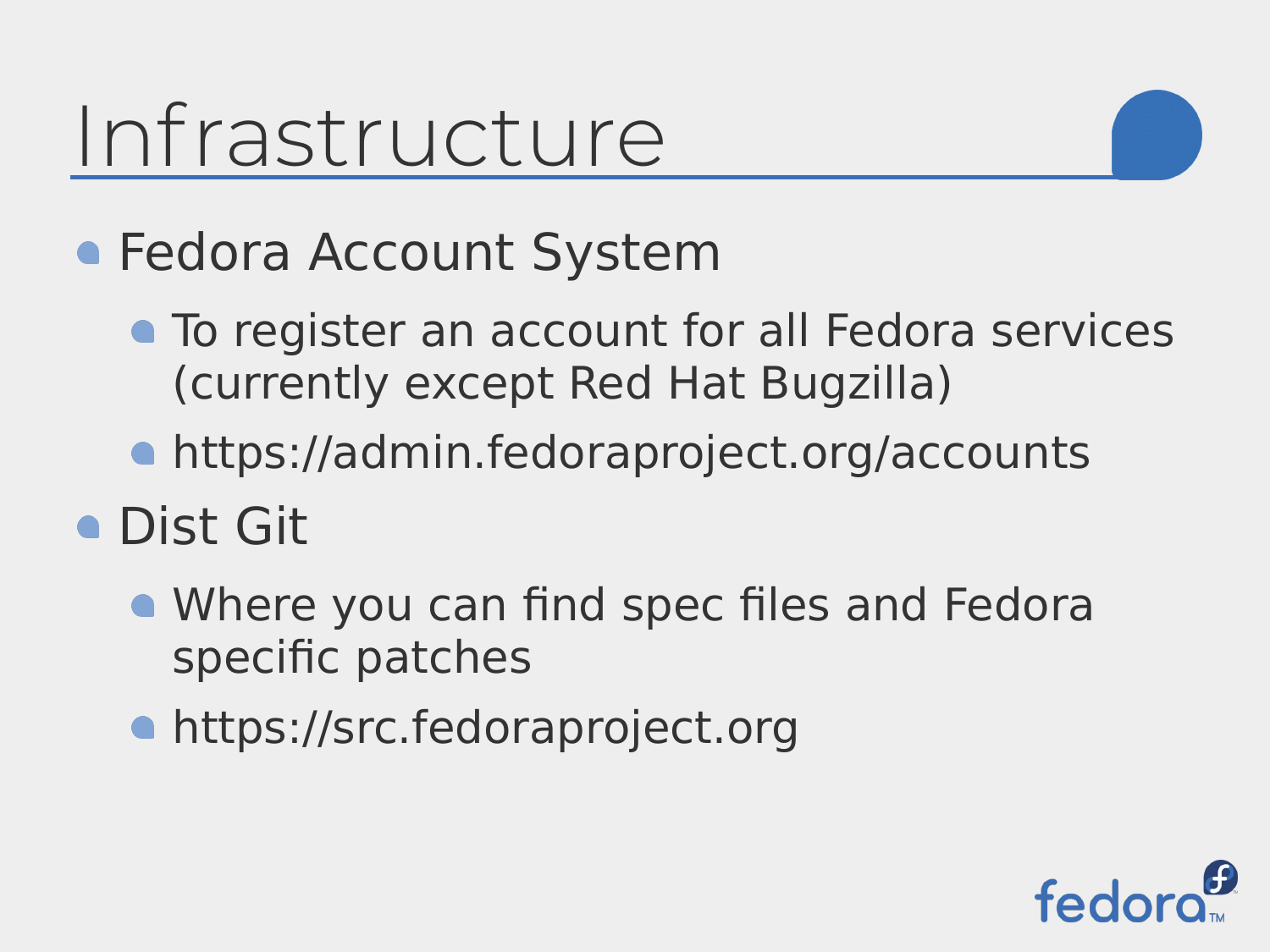

- Where official Fedora package built
- https://koji.fedoraproject.org/
- Copr
	- Copr is an easy-to-use automatic build system providing a package repository as its output. No special FAS group required.
	- https://copr.fedorainfracloud.org/

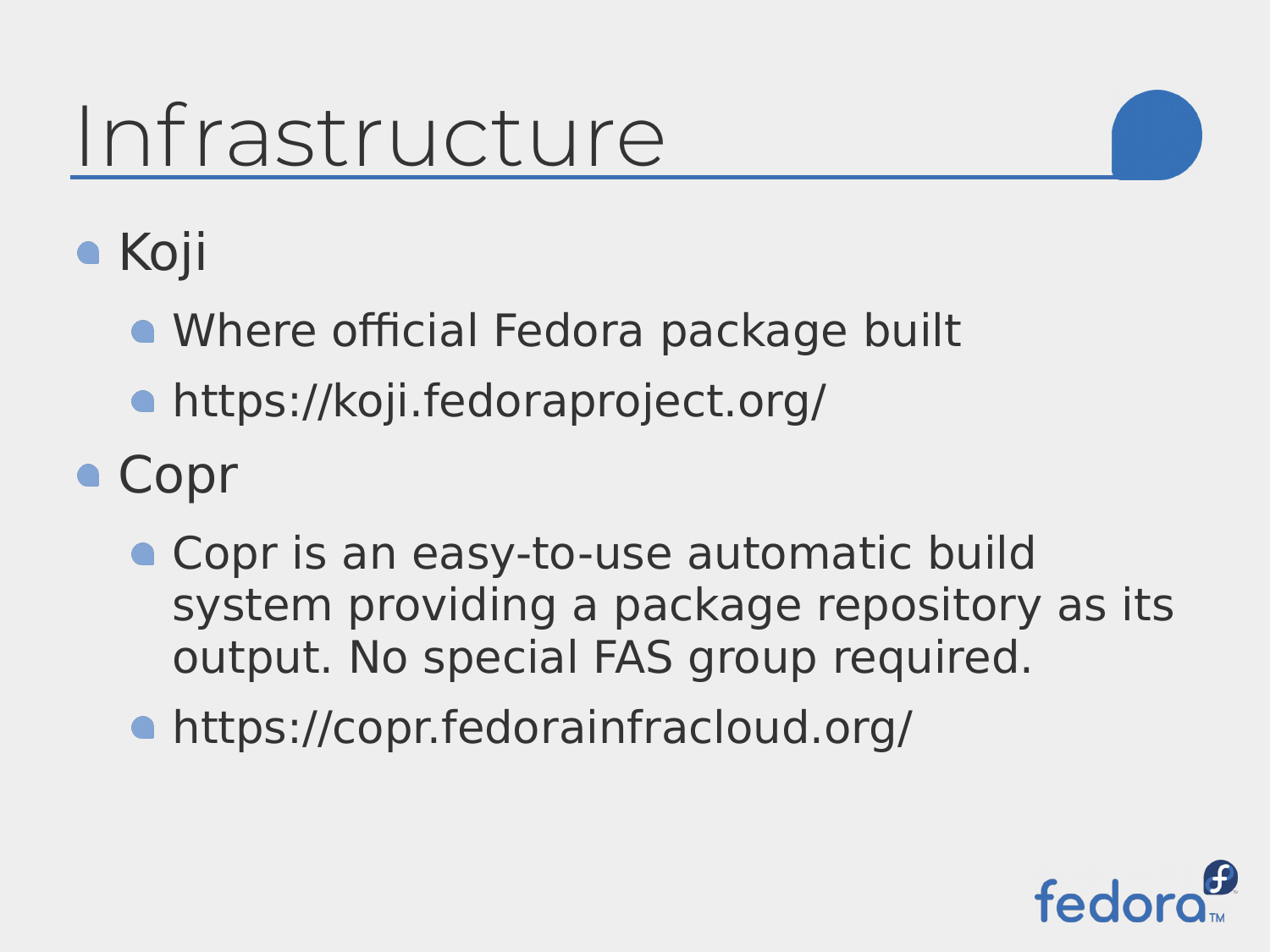- Bodhi
	- The Fedora update system, maintaining package release process and errata.
	- https://bodhi.fedoraproject.org/
- **Fedora packages** 
	- Where you can find detailed package info using the website.
	- https://apps.fedoraproject.org/packages/

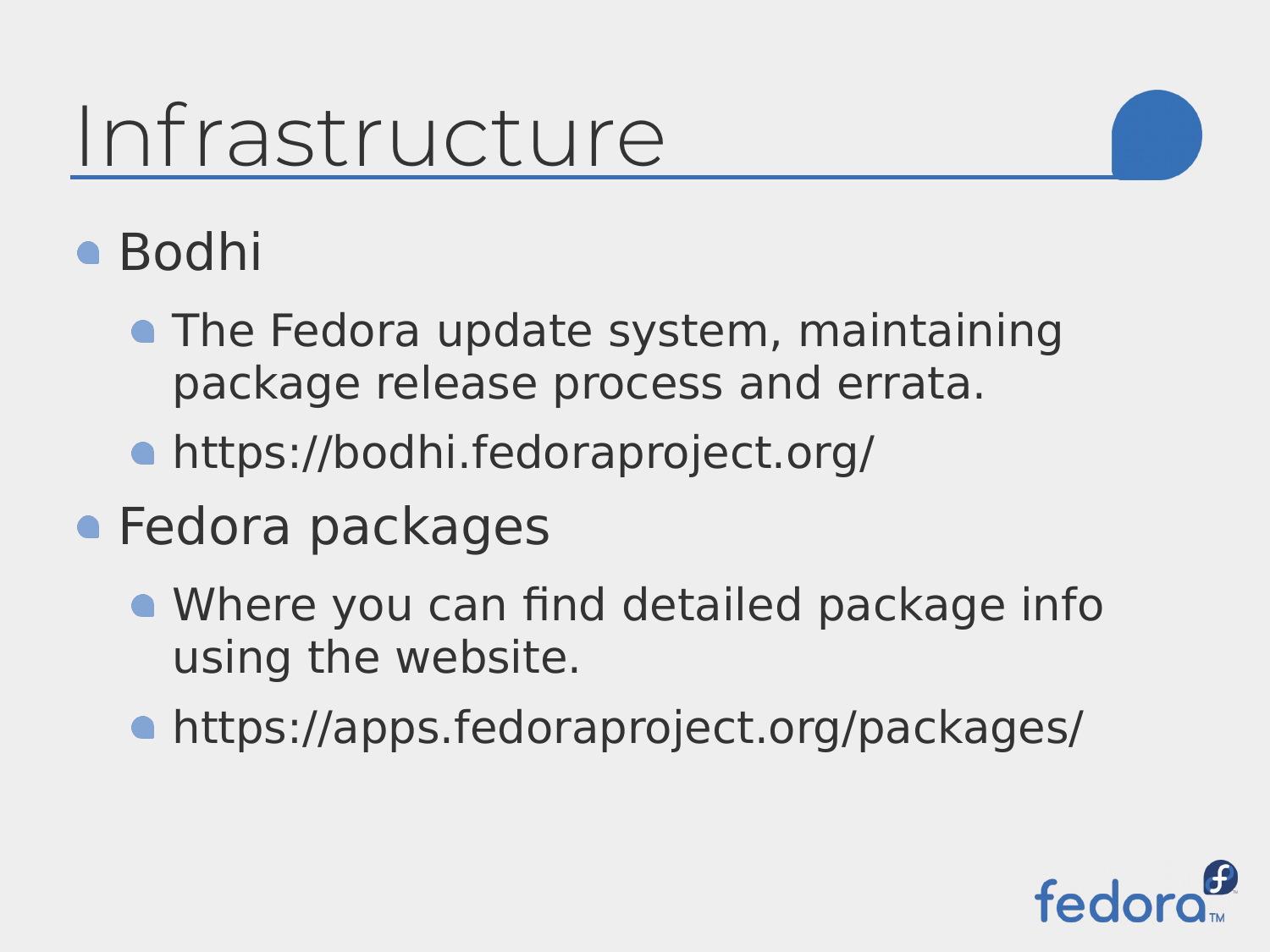- Anitya
	- **Monitor upstream releases based on your** configuration.
	- Can be used for non-Fedora RPM repos.
	- https://release-monitoring.org/
- **Koschei** 
	- **Koschei is a service for scratch-rebuilding RPM** packages in Fedora Koji instance when their builddependencies change or after some time elapse.
	- https://apps.fedoraproject.org/koschei/

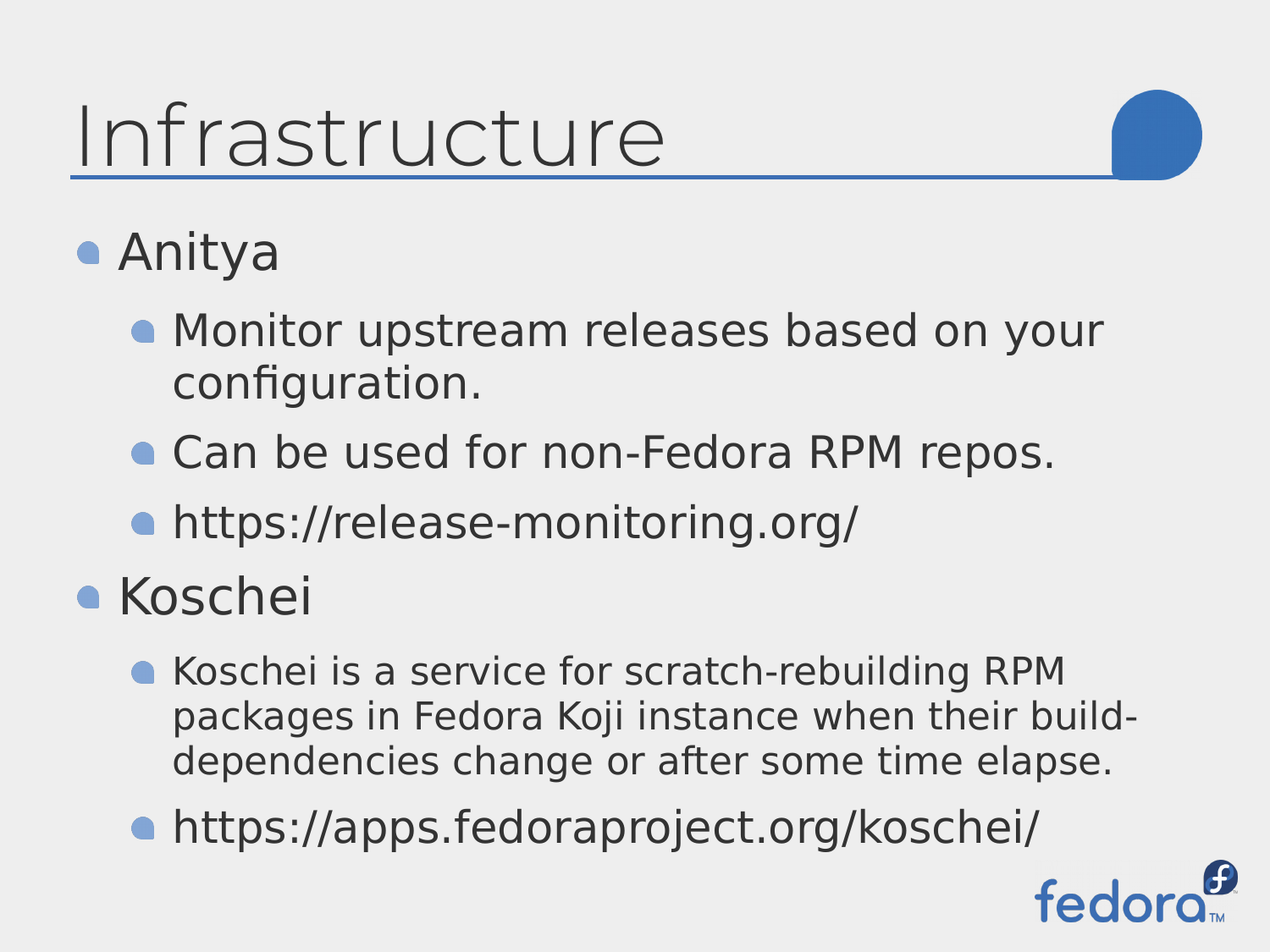- Red Hat Bugzilla
	- Where bug reports can be filed.
	- https://bugzilla.redhat.com/

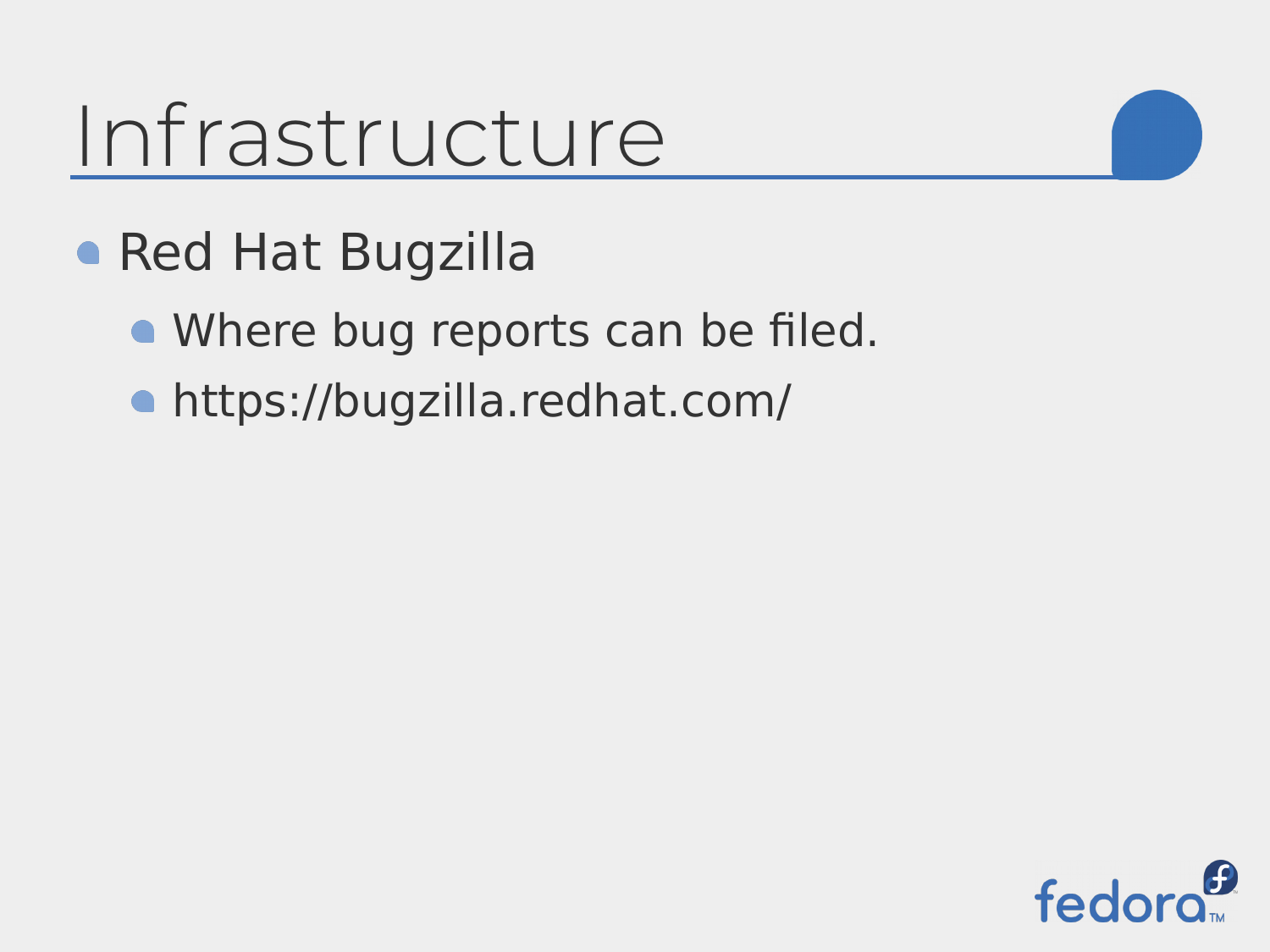### And commands



- fedora-packager-setup
	- To configure your local system with proper certs etc.
- fedpkg
	- **The main command a Fedora Packager uses**
	- Clone from / push to Dist Git, local build, upload tarballs, make scratch build and official build, file Bodhi updates.

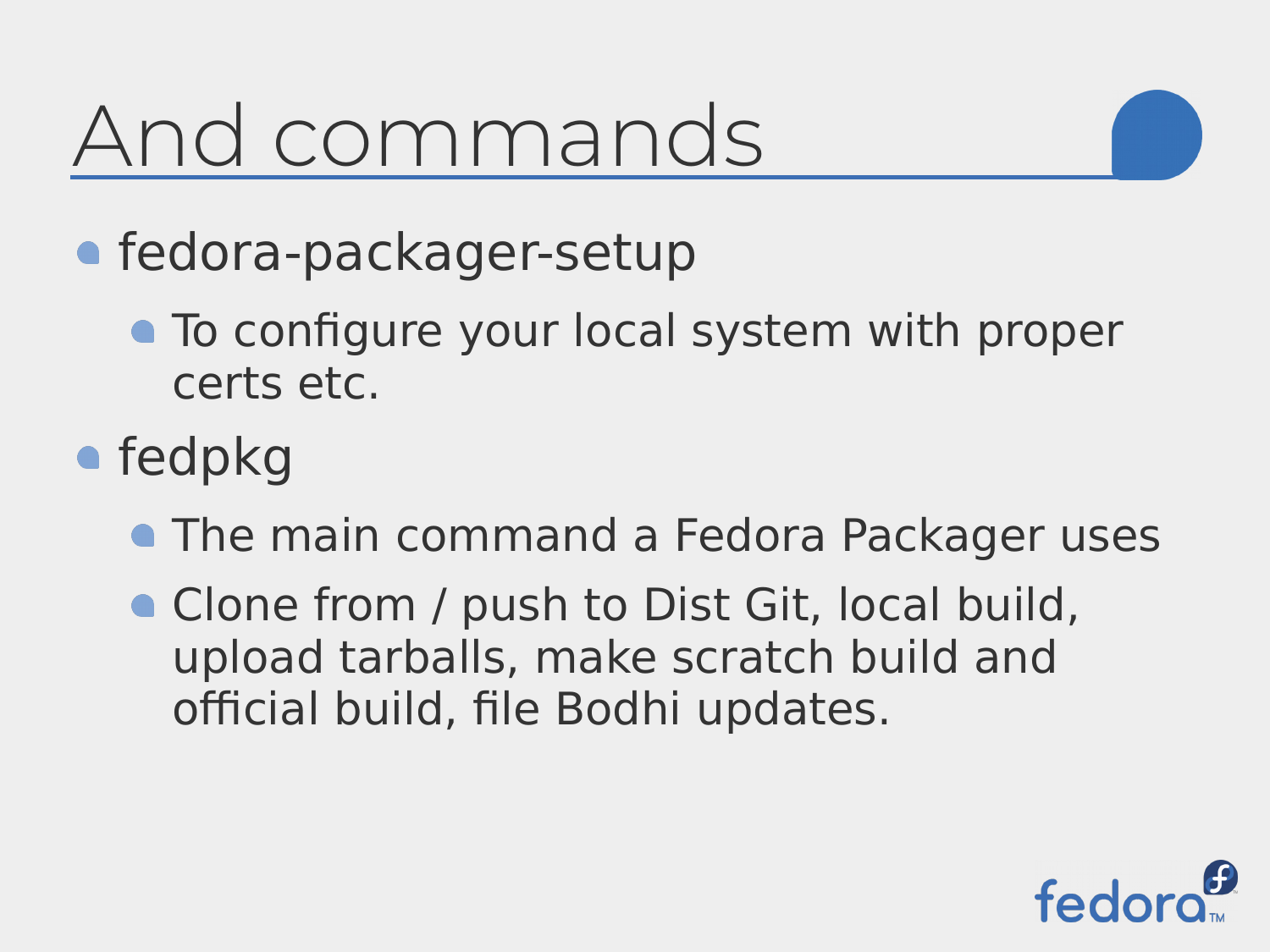### And commands



**•** koji

- **The command line tool for Koji.**
- copr / copr-cli
	- **The command line tool for build and edit** package on Copr
- bodhi
	- **The command line tool for updating Bodhi** updates

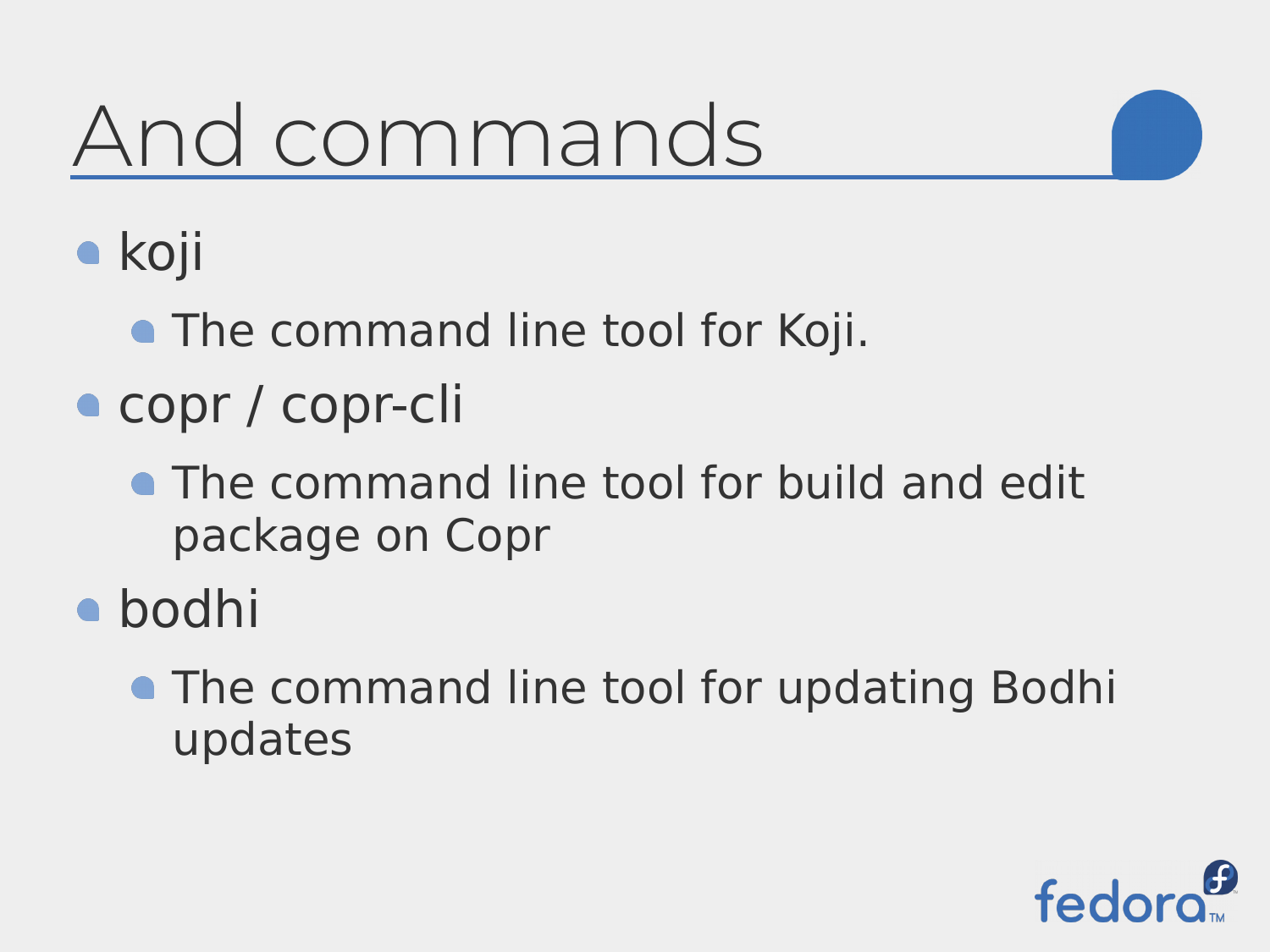#### And commands

- **•** fedora-review
	- **Tool to assist Fedora package review process**
- fedrepo-req / fedrepo-req-branch
	- **File request for dist git repo**
- bugzilla
	- **The command line tool for bugzilla**

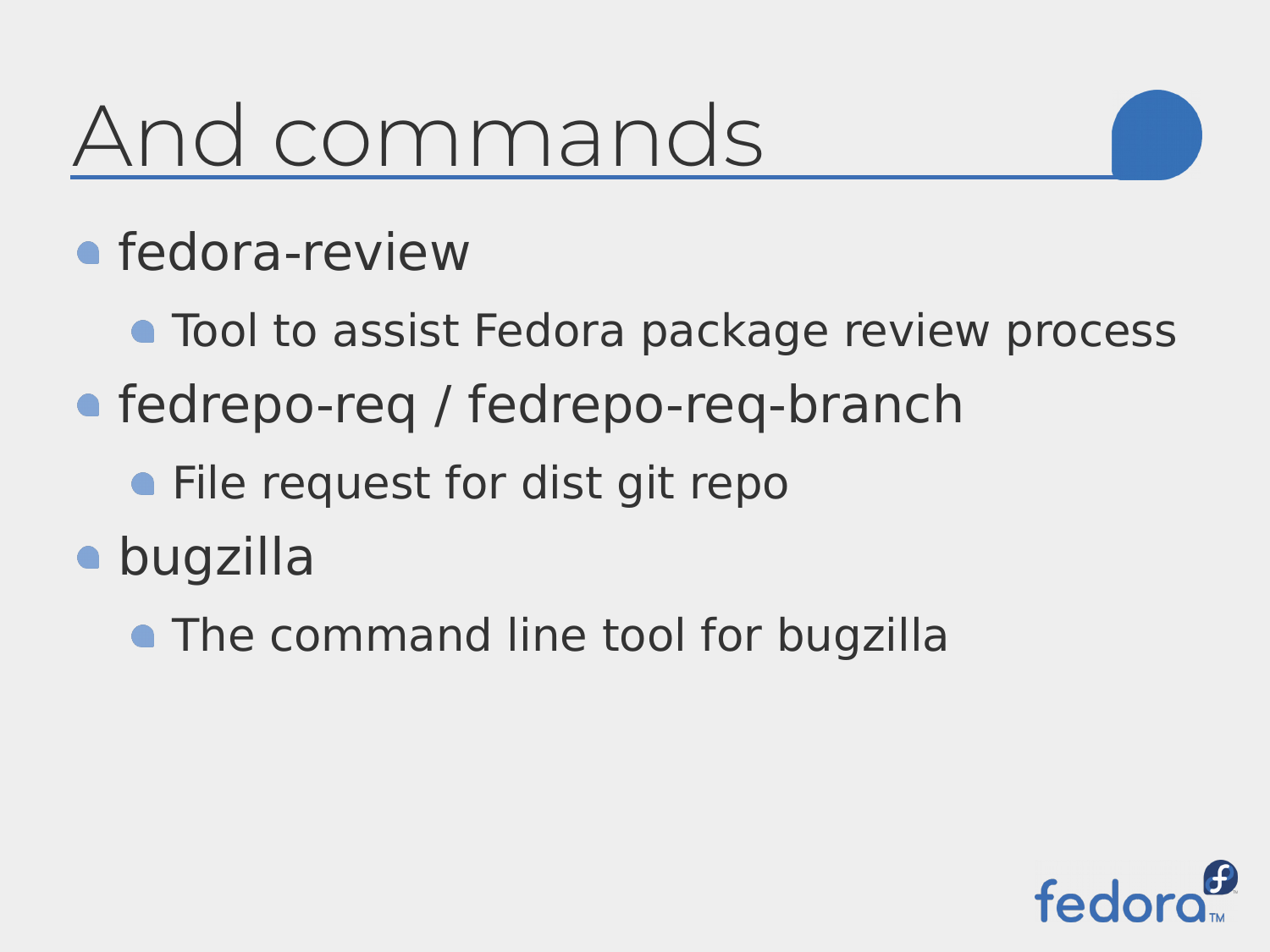## How a package get into Fedora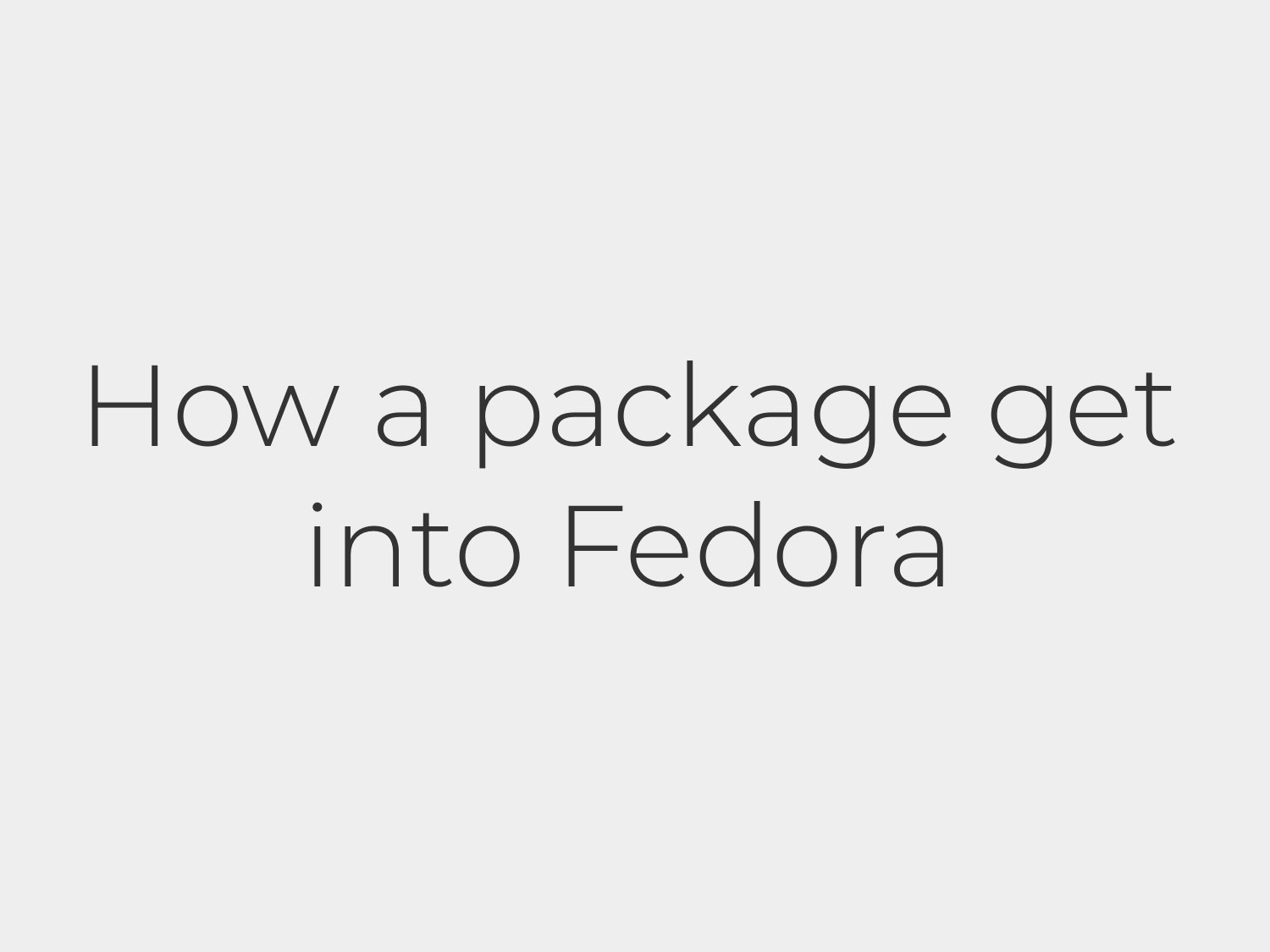### Packages into Fedora

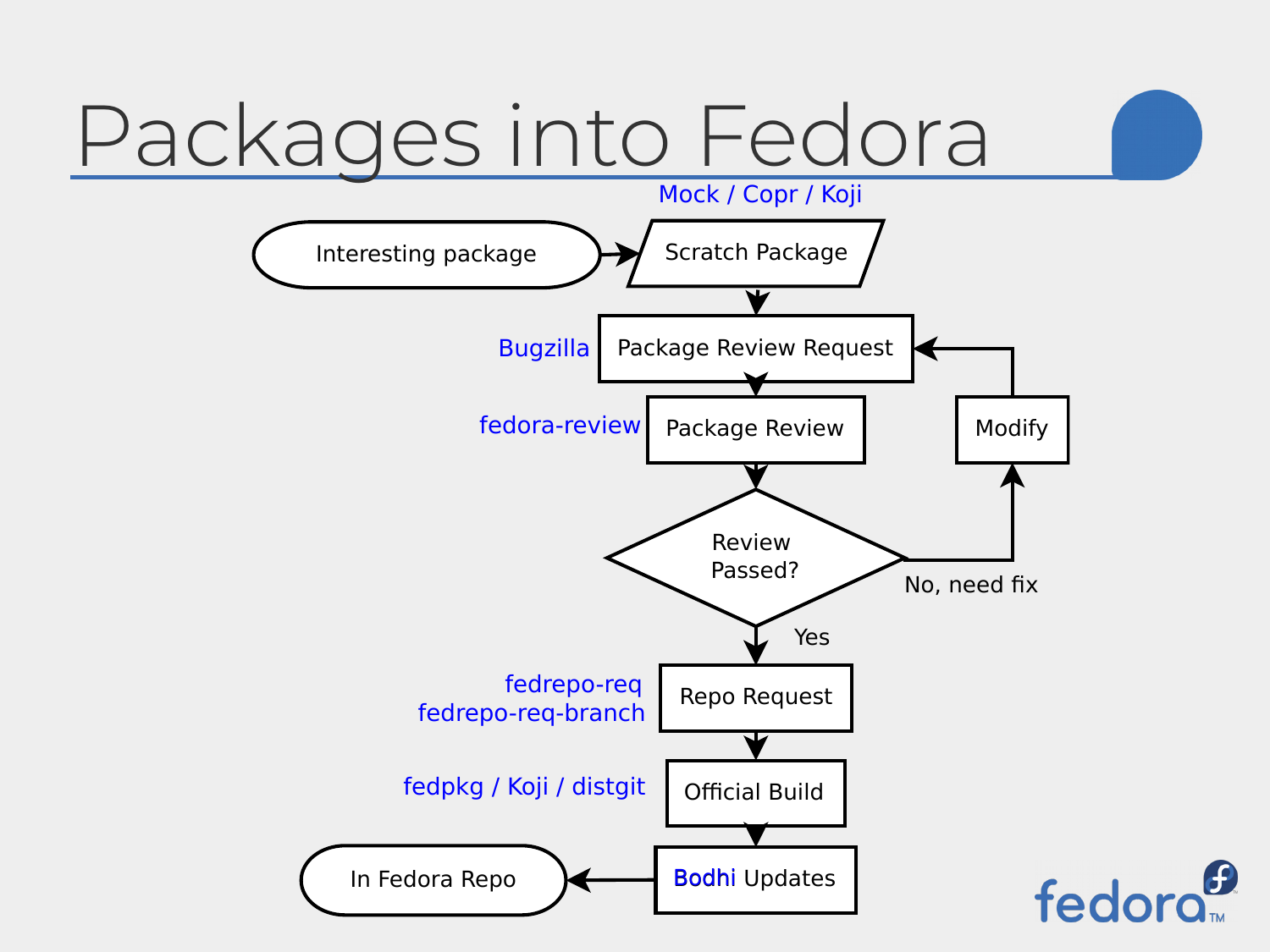#### References

- https://doc.fedoraproject.org/quickdocs/en-US/creating-rpm-packages.html
- https://fedoraproject.org/wiki/Forgehosted projects packaging automation

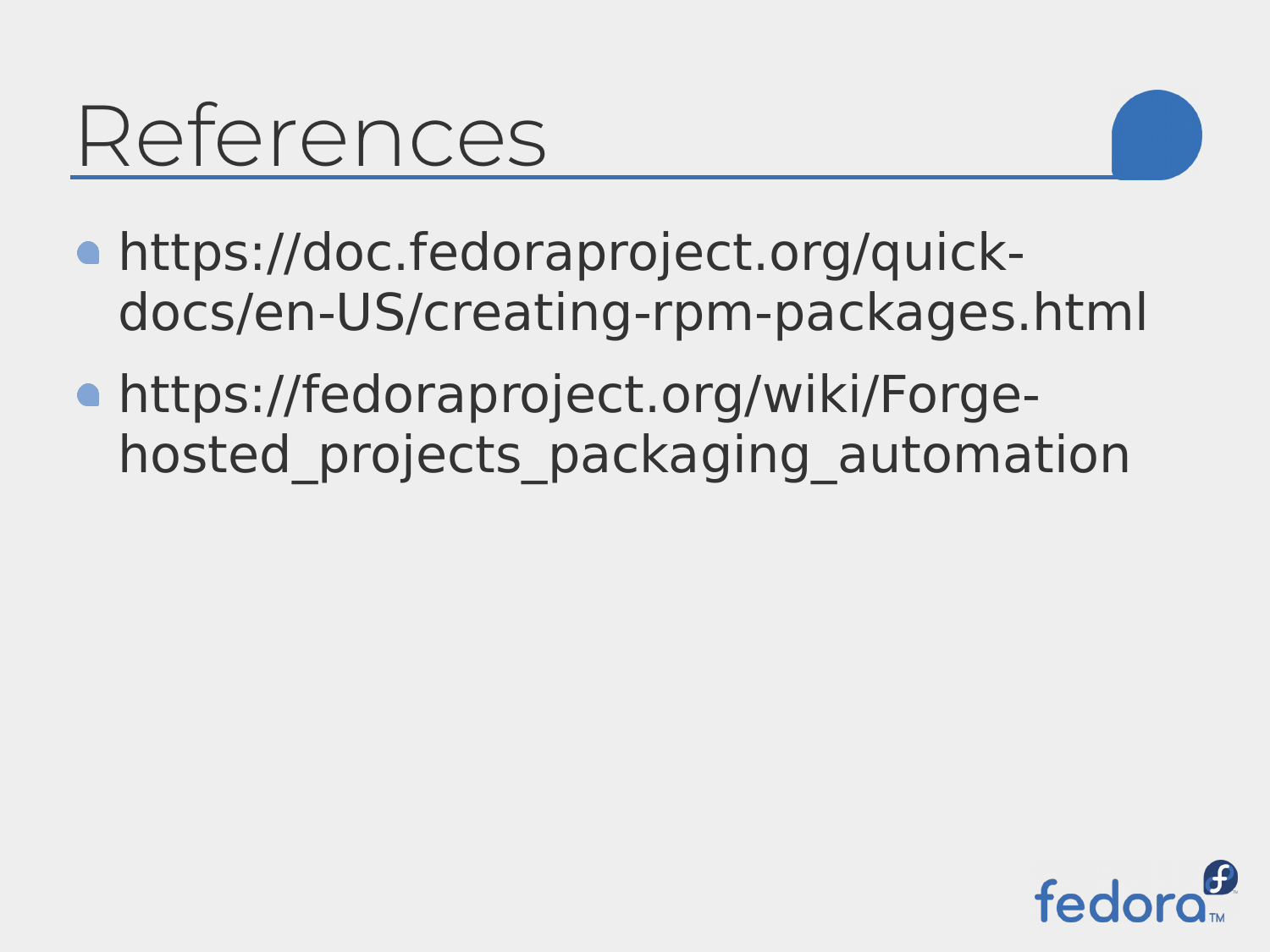### This slide

- **This slide is available as** 
	- https://zsun.fedorapeople.org/pub/slides/Fedo ra-packaging-and-tools-2018.pdf